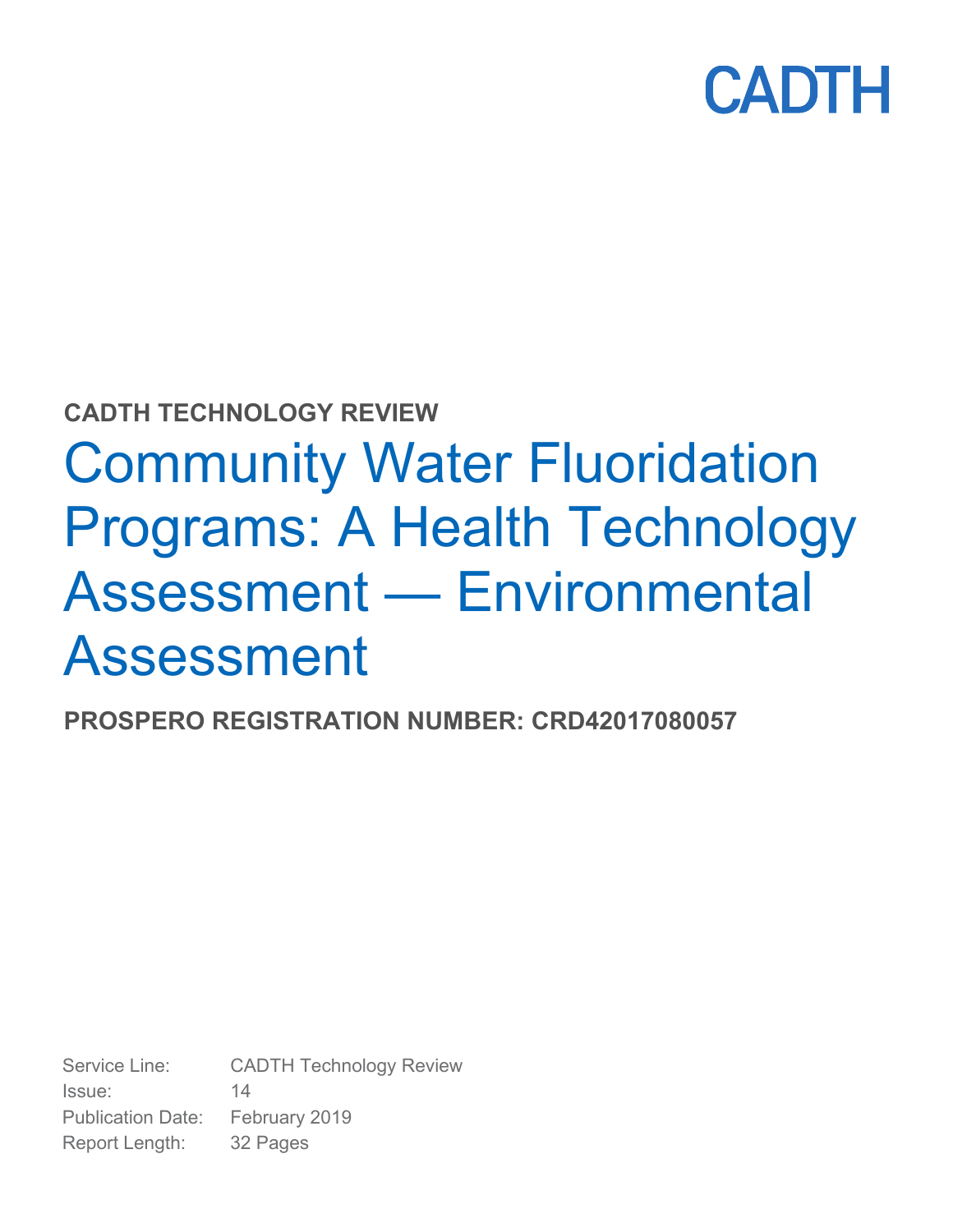**Cite as:** Community Water Fluoridation Programs: A Health Technology Assessment — Environmental Assessment. Ottawa: CADTH; 2019 Feb. (CADTH technology review; no. 14).

#### **ISSN:** 2369-7385

**Disclaimer:** The information in this document is intended to help Canadian health care decision-makers, health care professionals, health systems leaders, and policy-makers make well-informed decisions and thereby improve the quality of health care services. While patients and others may access this document, the document is made available for informational purposes only and no representations or warranties are made with respect to its fitness for any particular purpose. The information in this document should not be used as a substitute for professional medical advice or as a substitute for the application of clinical judgment in respect of the care of a particular patient or other professional judgment in any decision-making process. The Canadian Agency for Drugs and Technologies in Health (CADTH) does not endorse any information, drugs, therapies, treatments, products, processes, or services.

While care has been taken to ensure that the information prepared by CADTH in this document is accurate, complete, and up-to-date as at the applicable date the material was first published by CADTH, CADTH does not make any guarantees to that effect. CADTH does not guarantee and is not responsible for the quality, currency, propriety, accuracy, or reasonableness of any statements, information, or conclusions contained in any third-party materials used in preparing this document. The views and opinions of third parties published in this document do not necessarily state or reflect those of CADTH.

CADTH is not responsible for any errors, omissions, injury, loss, or damage arising from or relating to the use (or misuse) of any information, statements, or conclusions contained in or implied by the contents of this document or any of the source materials.

This document may contain links to third-party websites. CADTH does not have control over the content of such sites. Use of third-party sites is governed by the third-party website owners' own terms and conditions set out for such sites. CADTH does not make any guarantee with respect to any information contained on such third-party sites and CADTH is not responsible for any injury, loss, or damage suffered as a result of using such third-party sites. CADTH has no responsibility for the collection, use, and disclosure of personal information by third-party sites.

Subject to the aforementioned limitations, the views expressed herein are those of CADTH and do not necessarily represent the views of Canada's federal, provincial, or territorial governments or any third party supplier of information.

This document is prepared and intended for use in the context of the Canadian health care system. The use of this document outside of Canada is done so at the user's own risk.

This disclaimer and any questions or matters of any nature arising from or relating to the content or use (or misuse) of this document will be governed by and interpreted in accordance with the laws of the Province of Ontario and the laws of Canada applicable therein, and all proceedings shall be subject to the exclusive jurisdiction of the courts of the Province of Ontario, Canada.

The copyright and other intellectual property rights in this document are owned by CADTH and its licensors. These rights are protected by the Canadian *Copyright Act* and other national and international laws and agreements. Users are permitted to make copies of this document for non-commercial purposes only, provided it is not modified when reproduced and appropriate credit is given to CADTH and its licensors.

**About CADTH:** CADTH is an independent, not-for-profit organization responsible for providing Canada's health care decision-makers with objective evidence to help make informed decisions about the optimal use of drugs, medical devices, diagnostics, and procedures in our health care system.

**Funding:** CADTH receives funding from Canada's federal, provincial, and territorial governments, with the exception of Quebec.

Contact **requests@cadth.ca** with inquiries about this notice or legal matters relating to CADTH services.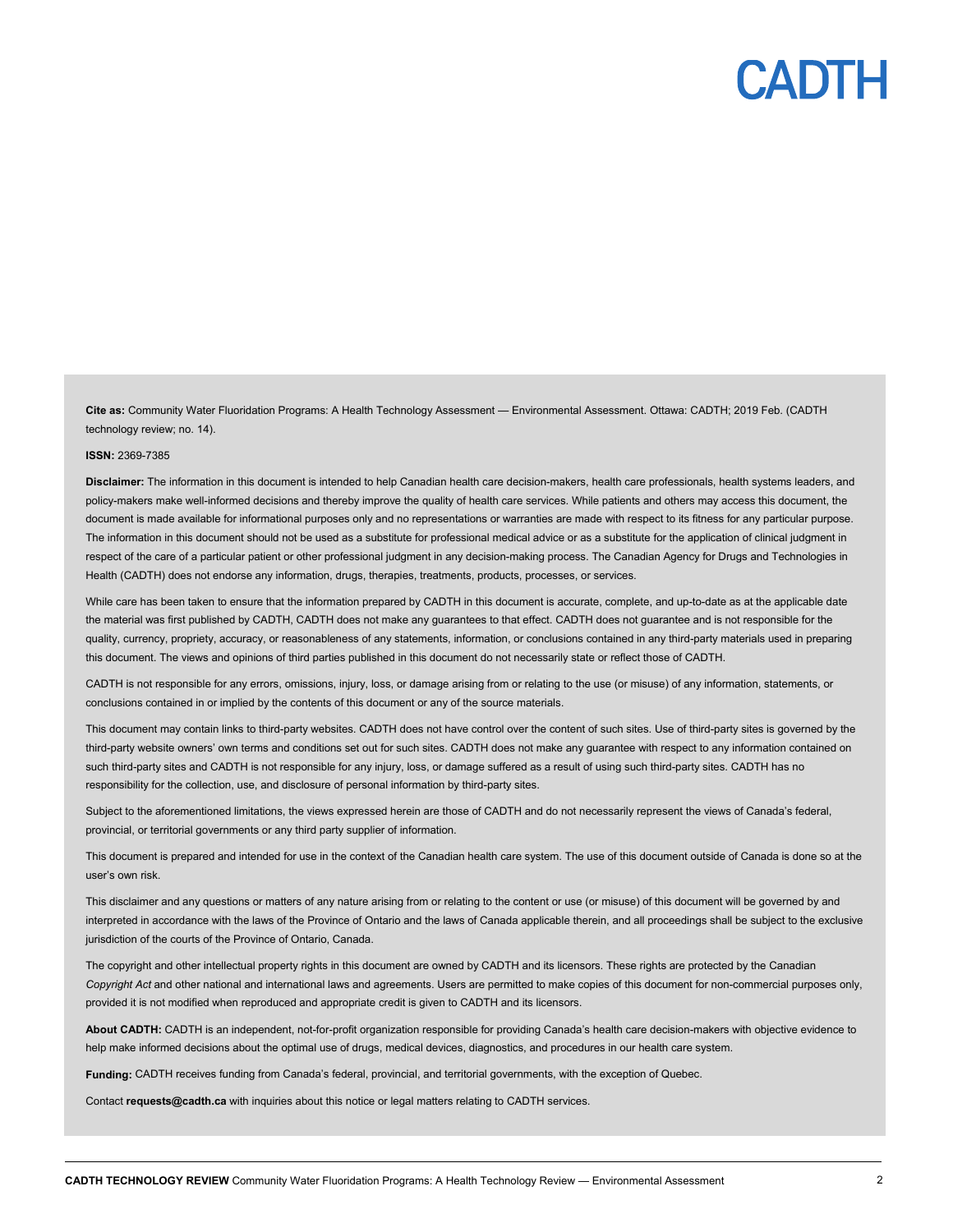

### **Table of Contents**

| <b>Table</b> |  |
|--------------|--|

| <b>Figures</b> |  |
|----------------|--|
|                |  |
|                |  |

Table 1: Information Included in the Assessment of Environmental Impact .................................. 10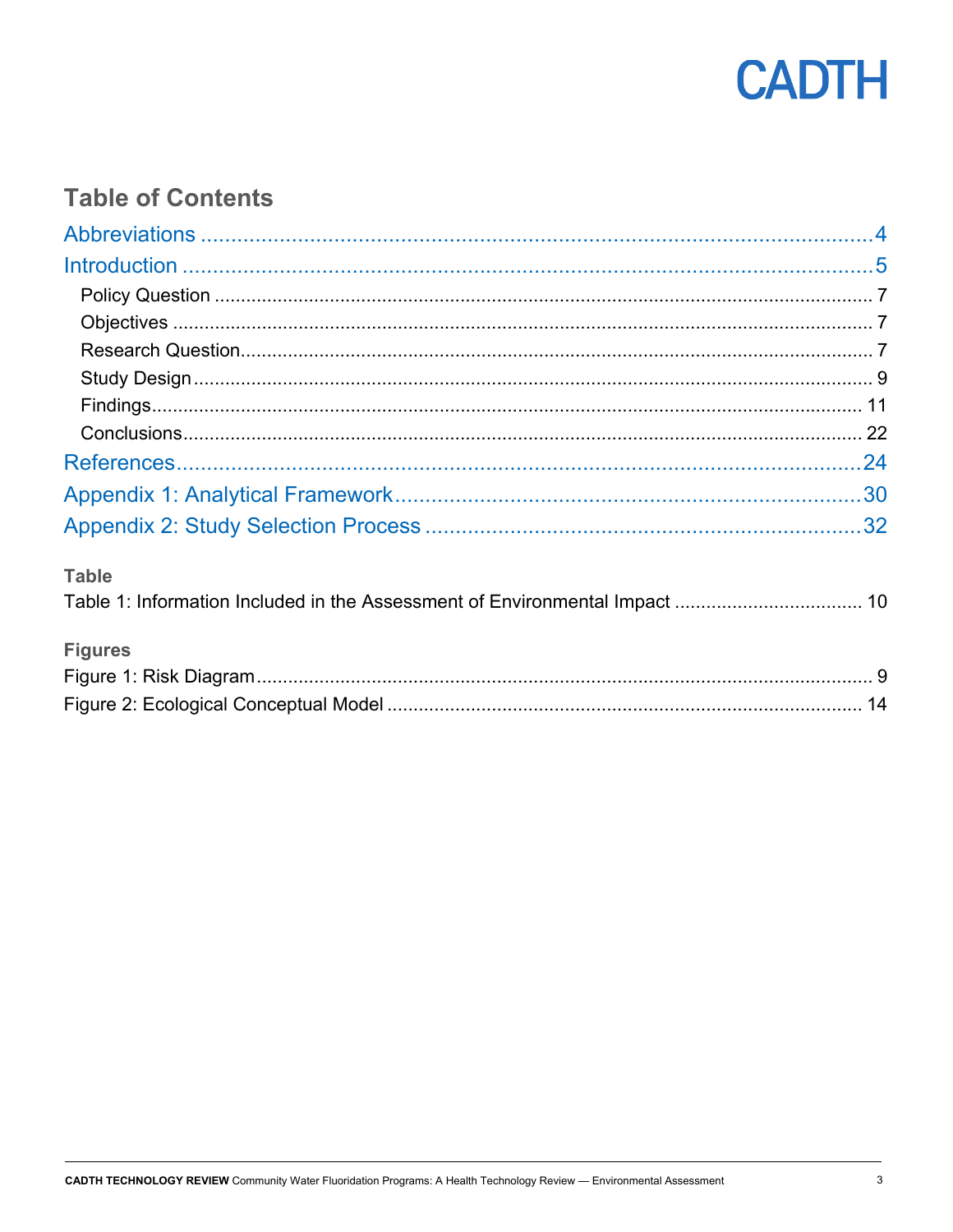### **Abbreviations**

| ΑI          | adequate intake                                  |
|-------------|--------------------------------------------------|
| <b>CCME</b> | Canadian Council of Ministers of the Environment |
| <b>CWF</b>  | community water fluoridation                     |
| <b>HTA</b>  | health technology assessment                     |
| IQ          | intelligence quotient                            |
| <b>MAC</b>  | maximum acceptable concentration                 |
| рH          | potential hydrogen                               |
| ppm         | parts per million                                |
| Ш           | upper limit                                      |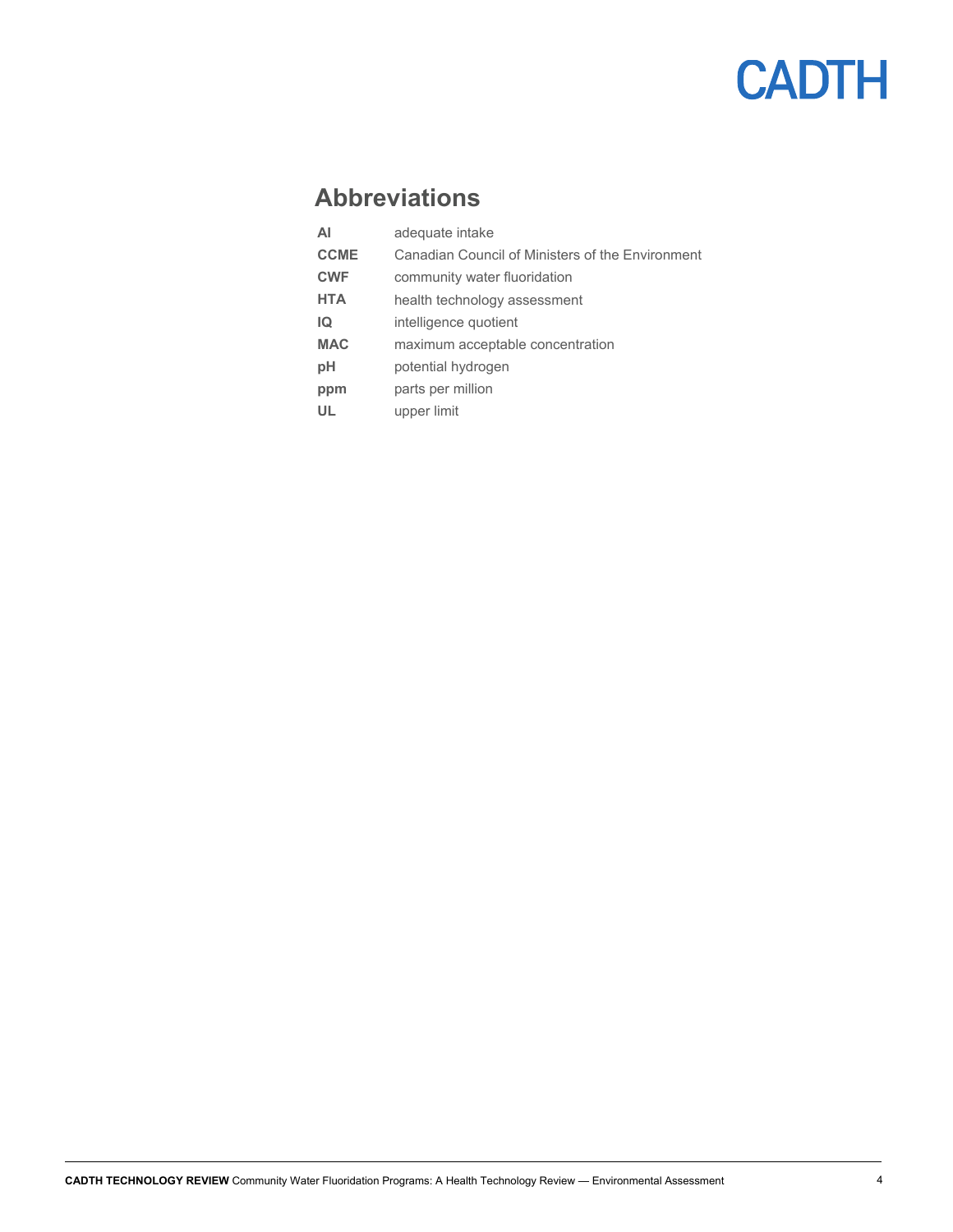### **Introduction**

Dental caries is a common public health problem in Canada, $^1$  and it affects about 57% of children aged six to 11 years and 59% of adolescents aged 12 to 18 years. $^2$  It has been estimated that the prevalence of coronal caries and the prevalence of root caries for Canadian adults aged 19 years and older is 96% and 20.3%, respectively.<sup>2</sup> Dental caries can result in pain, infection, premature tooth loss, and misaligned teeth. $^3$  Untreated dental caries in children are associated with poor overall growth, iron deficiency, behaviour problems, low self-esteem, and a reduction in school attendance and performance.<sup>4-9</sup> In pregnant women, periodontal diseases are risk factors for preterm low birth weight.<sup>10,11</sup> By adulthood, about 96% of Canadians have experienced dental caries. $^2$  In 2018, the cost of dental services was estimated to be approximately \$17 billion in Canada, about \$461 per Canadian, based on total national health expenditure estimated from both the private sector (\$15.2 billion) and public sector (\$1.8 billion).<sup>12</sup> Poor oral health is experienced by Canadians who cannot access regular dental care, including lower income families with no insurance, seniors in long-term care, new immigrants, and Indigenous peoples.<sup>2,13</sup>

Fluoride is a negative ion (F ̄) of the element fluorine (F $_2$ ).<sup>14</sup> The term fluoride also refers to compounds containing F<sup>-</sup>, such as sodium fluoride (NaF), calcium fluoride (CaF<sub>2</sub>), fluorosilicic acid (H<sub>2</sub>SiF<sub>6</sub>), or sodium fluorosilicate (Na<sub>2</sub>SiF<sub>6</sub>).<sup>14</sup> In water, these compounds dissociate to release F<sup>- 14</sup> Fluoride compounds exist in soil, air, plants, animals, and water.<sup>15</sup> Epidemiological studies in the 1930s and 1940s found that people living in areas with high naturally occurring fluoride levels in water had lower incidence of dental caries (i.e., cavities and tooth decay), a chronic and progressive disease of the mineralized and soft tissue of the teeth. This finding led to the controlled addition of fluoride to community drinking water with low fluoride levels in order to prevent dental caries.<sup>16,17</sup> In 1945, Brantford, Ontario, was the first city in Canada and the third city in the world to implement drinking water fluoridation.<sup>18,19</sup>

Fluoride helps to prevent dental caries both systemically (pre-eruptive or before the teeth emerge) and topically (post-eruptive or on the tooth surface).<sup>20,21</sup> The systemic effect occurs through the incorporation of ingested fluoride into enamel during tooth formation, which strengthens the teeth, making them more resistant to decay.<sup>21-23</sup> The major sources of systemic fluoride are fluoridated water and foods and beverages prepared in areas with fluoridated water. $24,25$  Fluoride from other sources such as toothpaste, mouth rinses, gels, varnishes, or foams provides a topical effect (unless swallowed) through direct contact with exposed tooth surface; this increases tooth resistance to decay against bacterial acid attack by inhibiting tooth de-mineralization, facilitating tooth remineralization, and inhibiting the activity of bacteria in plaque.<sup>26</sup> As well, after being absorbed systemically, a small portion of fluoride is excreted into the saliva where it provides a topical effect from the continuous bathing of saliva over the teeth.<sup>27</sup> Evidence has suggested that CWF is associated with a decrease in dental caries, a decline in numbers of hospital attendances for general anesthesia and tooth extractions, and a reduction in the cost of dental treatment in children.<sup>28-34</sup>

Daily intake levels of fluoride in humans vary depending on many factors, these include sources of fluoride (water, foods or beverages, or dental products), levels of fluoride in water or foods, the amount of water or food consumed, and individual characteristics and habits.<sup>14</sup> About 75% to 90% of ingested fluoride is absorbed through the gastrointestinal tract, and up to 75% of the absorbed fluoride is deposited in calcified tissues (such as bones and teeth) in the form of fluorapatite within 24 hours.<sup>35,36</sup> The rest is excreted primarily in the urine, with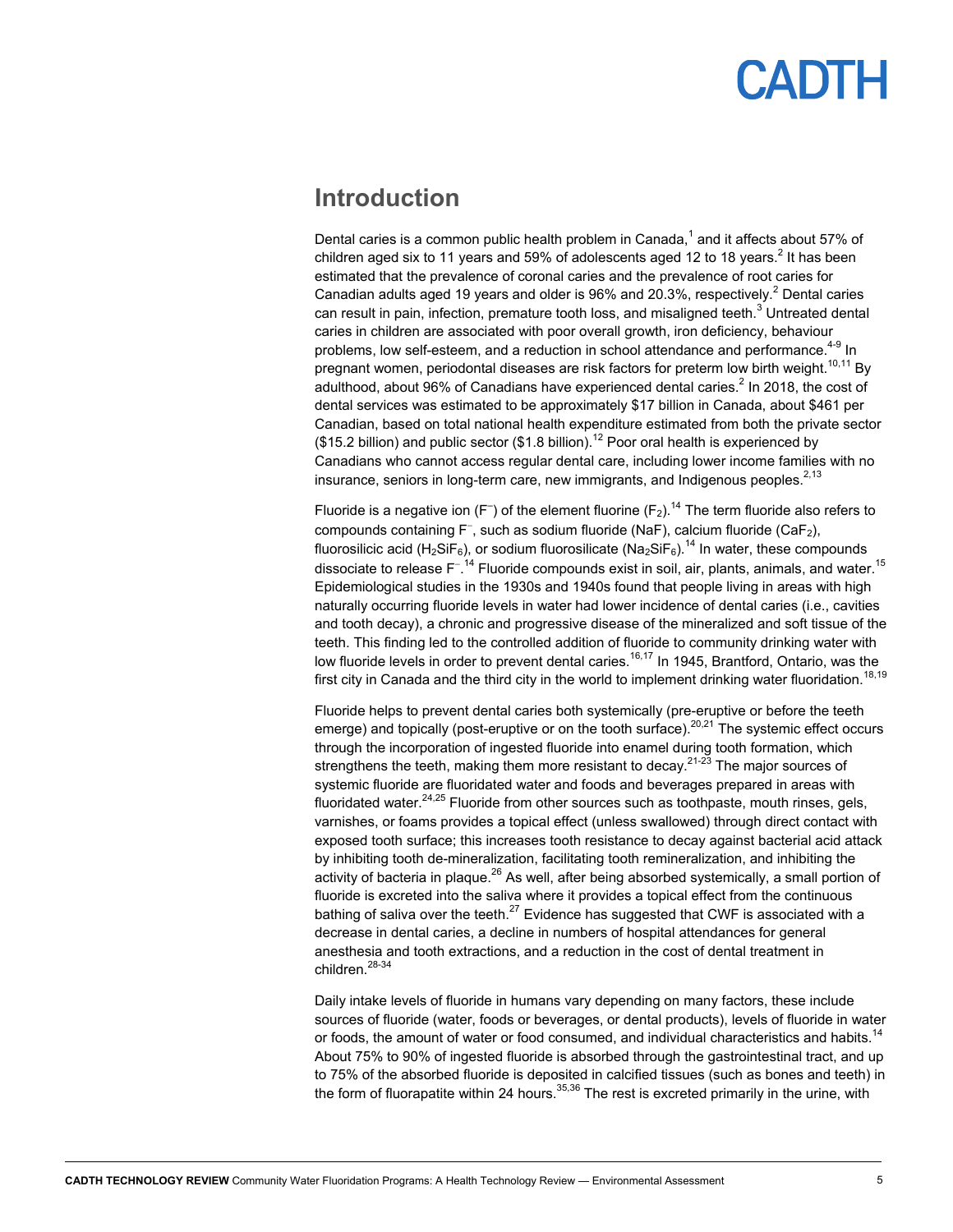## EADIH

small amounts excreted in perspiration, saliva, breast milk, and feces.<sup>35,36</sup> In 2007, a dietary survey of the Canadian population estimated that the average intake of fluoride in children aged one to four years old in fluoridated and non-fluoridated communities was 0.026 mg/kg/day and 0.016 mg/kg/day, respectively.<sup>14</sup> The average dietary intake of fluoride in adults 20 years and older ranged from 0.038 mg/kg/day to 0.048 mg/kg/day in fluoridated communities, and ranged from 0.024 mg/kg/day to 0.033 mg/kg/day in non-fluoridated communities.<sup>14</sup> Based on the average daily dietary fluoride intakes in fluoridated areas (i.e., 0.7 to 1.1 ppm) in Canada and US, the recommended adequate intake (AI) of fluoride from all sources that is sufficient to prevent dental caries is 0.05 mg/kg/day, irrespective of age groups, sex, and pregnancy status.37,38 The tolerable upper limit (UL) value for infants through children aged eight years is 0.10 mg/kg/day.<sup>37</sup> The UL for children older than eight years and for adults including pregnant women is 10 mg/day.<sup>37</sup>

According to the 2010 Health Canada *Guidelines for Drinking Water Quality*, the maximum acceptable concentration (MAC) of fluoride in drinking water is 1.5 ppm (parts per million or mg/L), while the optimal level of fluoride in drinking water is recommended to be 0.7 ppm (reduced from the previous range of 0.8 ppm to 1.0 ppm) for providing optimal dental health benefits and minimizing dental fluorosis.<sup>15</sup> MAC was determined with moderate dental fluorosis as the end point of concern.<sup>15</sup> Thus, community water fluoridation (CWF) in Canada is the process of controlling fluoride levels (by adding or removing fluoride) in the public water supply to reach the recommended optimal level of 0.7 ppm and to not exceed the maximum acceptable concentration of 1.5 ppm. $^{15}$  Most sources of drinking water in Canada have low levels of naturally occurring fluoride.<sup>15</sup> According to a Canadian survey conducted between 1984 and 1989, the average, provincial, naturally occurring fluoride levels in drinking water ranged from less than 0.05 ppm in British Columbia and Prince Edward Island, to 0.21 ppm in Yukon.<sup>15</sup> The provincial and territorial data on drinking water in 2005 provided by the Federal-Provincial-Territorial Committee on Drinking Water showed that the average fluoride concentrations in fluoridated drinking water across Canada ranged between 0.46 ppm and 1.1 ppm.<sup>15</sup> As of 2017, about 38.7% of Canadians were exposed to CWF for the protection of dental caries.<sup>39</sup> The decision to fluoridate drinking water is not regulated at the federal, provincial, or territorial levels, but rather the decision is made at the municipal level and is often taken by means of a community vote (i.e., by referendum or plebiscite).<sup>14</sup>

While public and dental health agencies and organizations, and about 60% of Canadians, view CWF as an effective and equitable means of improving and protecting the dental health of populations, there continues to be opposition, resistance, and skepticism about CWF, especially in terms of human and environmental health.<sup>40-42</sup> There are a variety of different perspectives on CWF, some of which centre on the scientific evidence of dental benefit.<sup>42,43</sup> while others include the availability of alternative oral public health programs or interventions that avoid perceived concerns of  $CWF$ .<sup>43,44</sup> Alternative publicly funded oral public health programs, such as school-based topical fluoride varnishes, though available, are not consistent across Canadian jurisdictions. $45-47$  Importantly, the available programs are not universal in nature and mainly target high-risk populations.<sup>45,46</sup> Furthermore, public health programming is often targeted toward youth, excluding the adult and elderly populations. CWF, in contrast, is an intervention that reaches a broader population, so long as persons drink from municipal water supplies. Still, others cite potentially harmful side effects of fluoridation, for example, fluorosis, thyroid function, lowered average intelligence quotient  $(IQ)$  in populations, and negative environmental impact<sup>14,48</sup> as motivation for water fluoridation cessation. Additional concerns include possible relationships between industry and fluoridation.<sup>14,48</sup> Finally, an unsettled tension exists around the ethics of CWF in terms of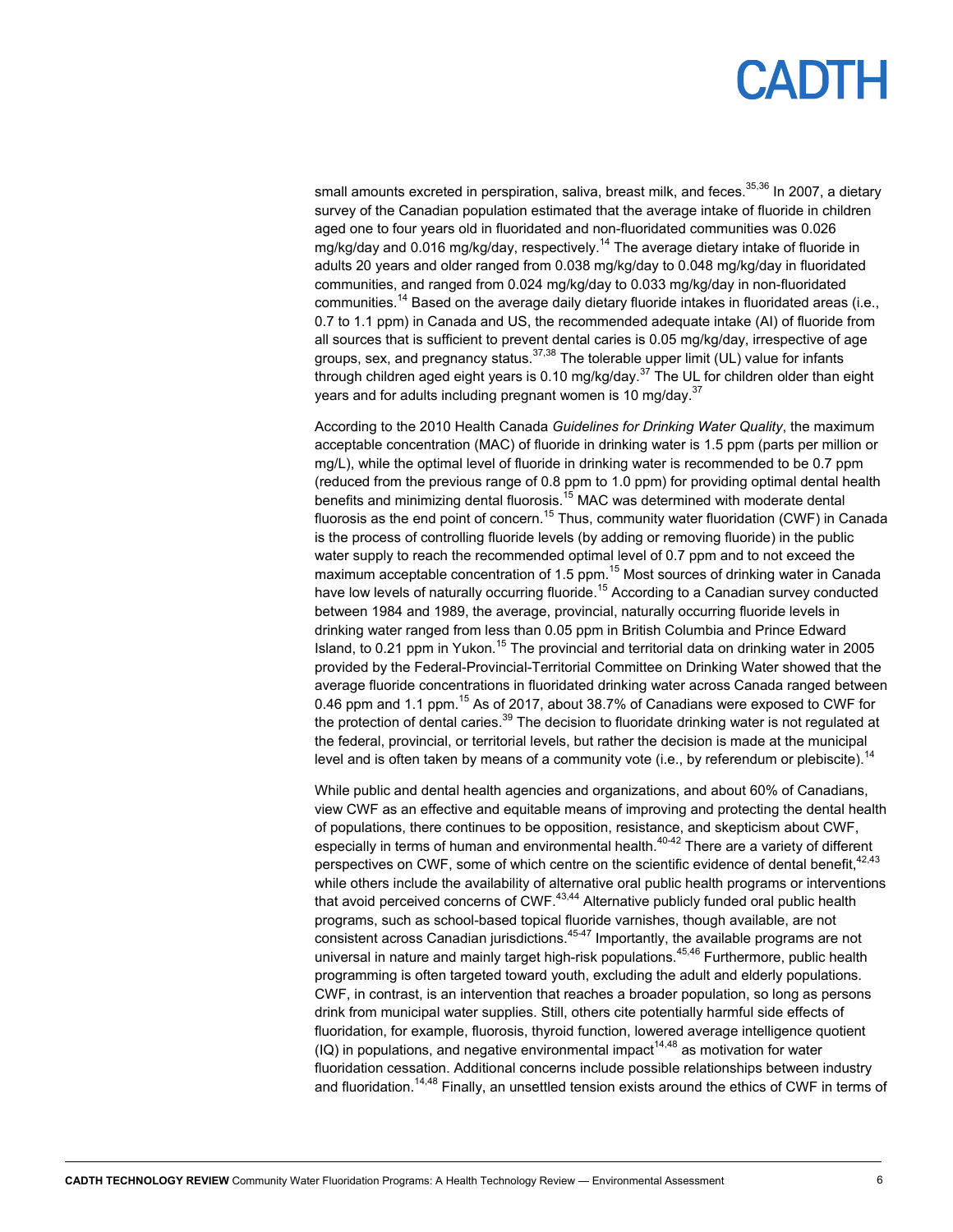# PADTH

distribution of benefits to all persons who consume fluoridated tap water, removing (or making very difficult) the ability to "choose" fluoridation.<sup>43,49-51</sup>

It is within this context that some municipalities are choosing to cease water fluoridation, leading to its decline.<sup>39</sup> Notably, large Canadian cities such as Calgary, Quebec City, Windsor, Moncton, and Saint John have discontinued their water fluoridation programs in recent years.<sup>52-54</sup> Other municipalities have also discontinued CWF across provinces and territories since 2012.<sup>39</sup> Although the total percentage of Canadians with access to CWF has increased from 2012 (37.4%) to 2017 (38.7%), some provinces and territories have shown a significant decline in fluoridated water system coverage.<sup>39</sup> As of 2017, the provinces and territories with the fewest municipalities with CWF systems include British Columbia, Quebec, New Brunswick, Newfoundland and Labrador, and Yukon.<sup>39</sup> The impact of CWF cessation on dental health is unclear.

### **Policy Question**

This Health Technology Assessment (HTA) is intended to provide guidance to policy- and decision-makers at the municipal levels to help orient discussions and decisions about water fluoridation in Canada. This HTA seeks to address the following policy question: Should community water fluoridation be encouraged and maintained in Canada? The analytic framework informing this HTA is presented in Appendix 1.

### **Objectives**

The aim of this HTA is to inform the policy question through an assessment of the effectiveness and safety,  $55$  economic considerations,  $56$  implementation issues,  $57$ environmental impact, $58$  and ethical considerations $59$  for CWF. An analysis of the evidence related to these considerations comprises different chapters of the HTA, each with specific and different research questions and methodologies. The following report presents the Environmental Assessment. Other sections have been published separately.

### **Research Question**

The HTA addressed the following research questions:

### **Review of Dental Caries and Other Health Outcomes**

- 1. What is the effectiveness of community water fluoridation (fluoride level between 0.4 ppm and 1.5 ppm) compared with non-fluoridated drinking water (fluoride level < 0.4 ppm) in the prevention of dental caries in children and adults?
- 2. What are the effects of community water fluoridation cessation (fluoride level < 0.4 ppm) on dental caries in children and adults compared with continued community water fluoridation (fluoride level between 0.4 ppm and 1.5 ppm), the period before cessation of water fluoridation (fluoride level between 0.4 ppm and 1.5 ppm), or nonfluoridated communities (fluoride level < 0.4 ppm)?
- 3. What are the negative effects of community water fluoridation (at a given fluoride level) compared with non-fluoridated drinking water (fluoride level < 0.4 ppm) or fluoridation at different levels on human health outcomes?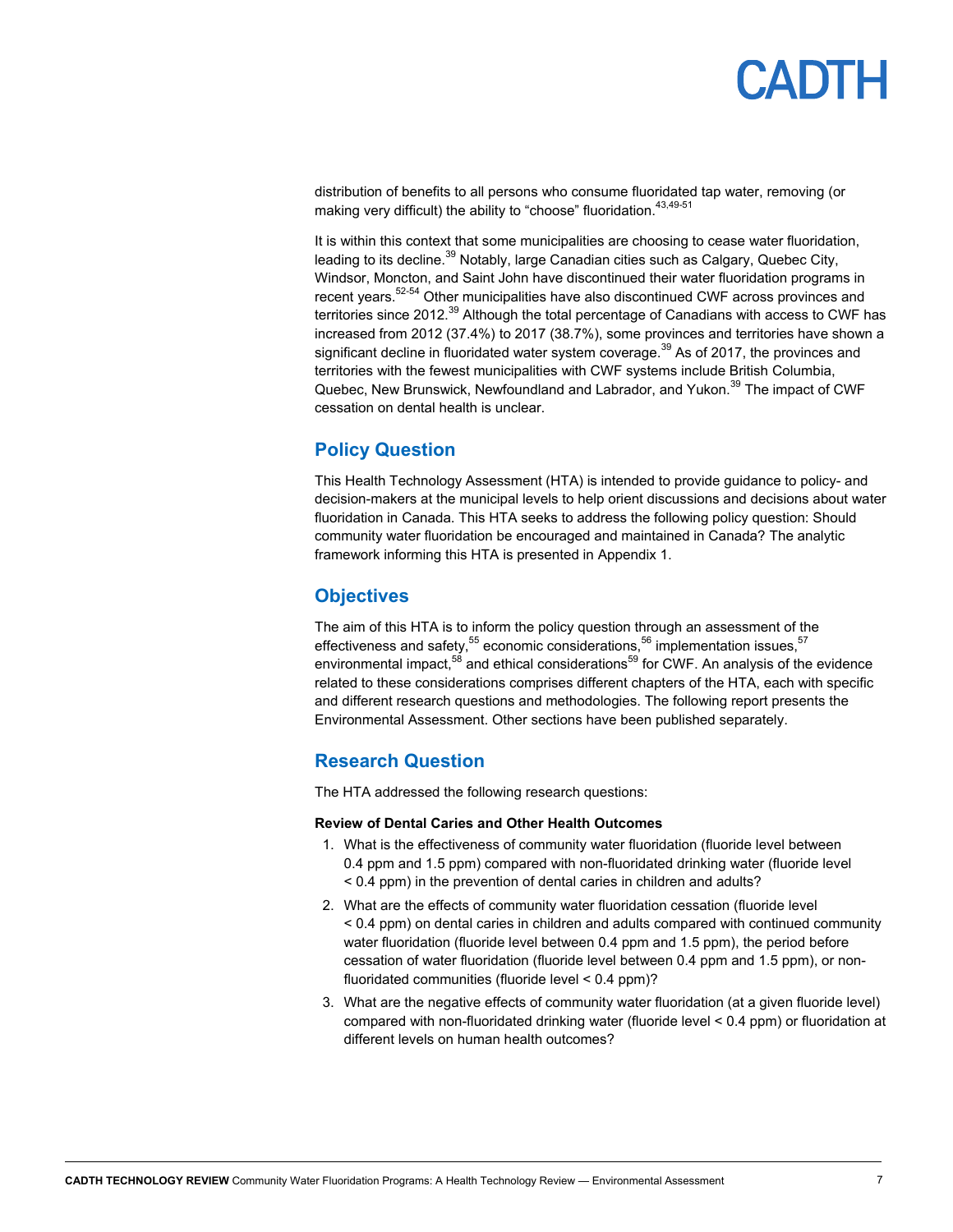### **Economic Analysis**

- 4. From a societal perspective, what is the budget impact of introducing water fluoridation in a Canadian municipality without an existing community water fluoridation program?
- 5. From a societal perspective, what is the budget impact of ceasing water fluoridation in a Canadian municipality that currently has a community water fluoridation program?

### **Implementation Issues**

- 6. What are the main challenges, considerations, and enablers related to implementing or maintaining community water fluoridation programs in Canada?
- 7. What are the main challenges, considerations, and enablers related to the cessation of community water fluoridation programs in Canada?

### **Environmental Assessment**

8. What are the potential environmental (toxicological) risks associated with community water fluoridation?

#### **Ethical Considerations**

- 9. What are the major ethical issues raised by the implementation of community water fluoridation?
- 10. What are the major ethical issues raised by the cessation of community water fluoridation?
- 11. What are the major ethical issues raised by the legal, social, and cultural considerations to consider for implementation and cessation?

The Environmental Assessment addressed research question 8.

All chemicals (from both anthropogenic and natural sources) have the potential to cause toxicological effects. However, the level of effect depends on the ecological receptor (e.g., non-human mammal, bird, fish, plant) being exposed, the route and duration of exposure (e.g., ingestion or dermal contact for chronic periods of time), and the hazard (i.e., inherent toxicity) of the chemical. The possibility of a toxicological risk exists if all three components are present (Figure 1).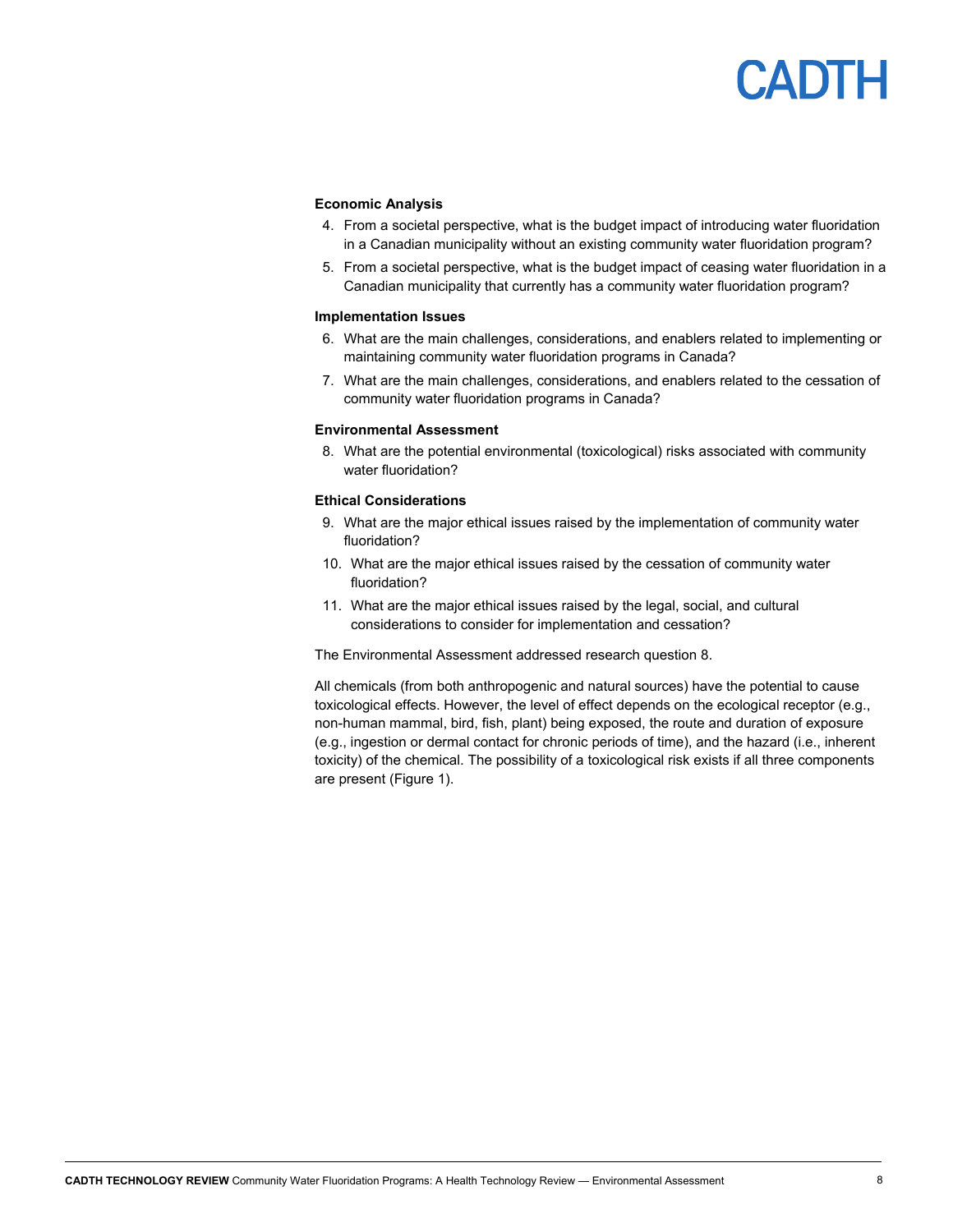### **Figure 1: Risk Diagram**



Given the ways fluoride can enter the environment from CWF, and the ways ecological receptors can be exposed to fluoride, this Environmental Assessment evaluated the potential risks associated with exposure of ecological receptors to fluoride from CWF.

### **Study Design**

### Literature Search Strategy

A targeted literature search was performed by an information specialist, using a peerreviewed search strategy. Environmental impact-related information was identified by searching the following bibliographic databases: MEDLINE (1946–) with in-process records and daily updates, ERIC (1965–), and BIOSIS Previews (1989 to 2010) via Ovid; CINAHL (1981–) and GreenFILE via EBSCO; PubMed; Toxline; and Scopus. The search strategy comprised both controlled vocabulary, such as the National Library of Medicine's MeSH (Medical Subject Headings), and the following keywords: community water fluoridation, aquatic, terrestrial, water quality, animals (e.g., invertebrates, fish, birds, mammals, and plants), effect(s), ecosystem(s), toxicology, and ecological risk assessment. The main search concepts were fluoridation and fluoride in water. Regular alerts were established to update the searches until the publication of the final report.

Grey literature (literature that is not published commercially and that is inaccessible via bibliographic databases) were identified by searching the Grey Matters checklist (https://www.cadth.ca/grey-matters). This checklist includes national and international HTA websites, drug and device regulatory agencies, clinical trial registries, health economics resources, Canadian health prevalence or incidence databases, and drug formulary websites. Google and other Internet search engines were used to search for additional Webbased materials. These searches were supplemented by reviewing the bibliographies of key papers.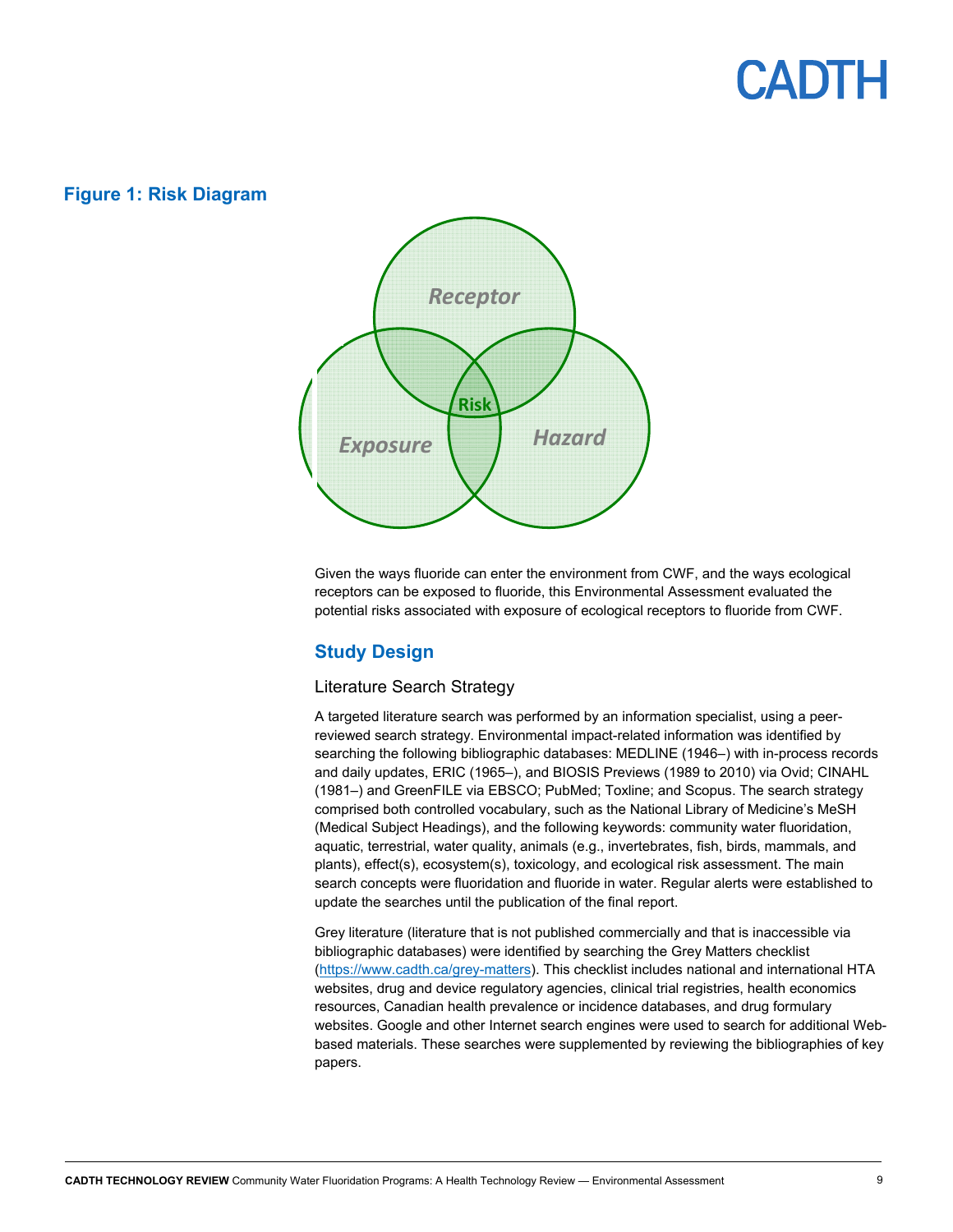Only literature relevant to the environmental impact on non-human, ecological receptors was included. Literature retrieval had no date limit, but the search was limited to English- or French-language publications.

### Study Selection and Data Analysis

Eligible literature included primary studies of any design (i.e., laboratory and field studies), articles that do not contain original data (i.e., reviews and technical reports), and grey literature (e.g., regulatory agency guidelines). Conference abstracts were excluded from all searches. The search was focused on literature based in relevant comparison countries (Canada, US, Australia, New Zealand, UK, and members of the European Economic Area).

The literature search yielded 1,494 citations. In the first stage, the title and abstracts of citations were screened for relevance by a single reviewer in accordance with the criteria listed in Table 1. Based on this screening, 149 articles were determined to likely provide insights into the potential environmental risks associated with CWF, and the full text of these articles was retrieved. After reviewing the bibliographies of these papers, and through further opportunistic Internet searches, 68 additional articles not captured in the literature search were identified and the full text was retrieved for them. In the second stage, the full text of each article was reviewed in detail, and those determined to provide information pertaining to the variables listed in Table 1 were included in the analysis. This yielded a total of 90 articles that provided the relevant information used to address the research question. The study selection process is presented in Appendix 2.

The bibliographic details (authors, year of publication, and country of origin) were captured from each article. Data pertaining to any of the three key risk assessment criteria (exposure, receptor, and hazard) were extracted from each study. The environmental factors related to possible effects were broken down into variables (as outlined in Table 1).

### **Table 1: Information Included in the Assessment of Environmental Impact**

| <b>Exposure</b> | Source media for fluoride exposure (e.g., soil, groundwater, surface water, sediment);<br>fate and transport of fluoride in different environmental media (e.g., groundwater transport, soil leaching,<br>sedimentation, dilution); background environmental fluoride concentrations in soil, groundwater, surface waters,<br>and sediment. |
|-----------------|---------------------------------------------------------------------------------------------------------------------------------------------------------------------------------------------------------------------------------------------------------------------------------------------------------------------------------------------|
| <b>Receptor</b> | Ecological receptors likely exposed to fluoride from CWF (e.g., plants, microbes, invertebrates, birds, mammals,<br>fish, amphibians) based on exposure information.                                                                                                                                                                        |
| <b>Hazard</b>   | Reported effects of fluoride exposure on ecological receptors (e.g., growth, reproduction, survival); toxicological<br>data for ecological receptors (e.g., no-observed-effect concentration, lethal or inhibitory concentration);<br>environmental quality guidelines.                                                                     |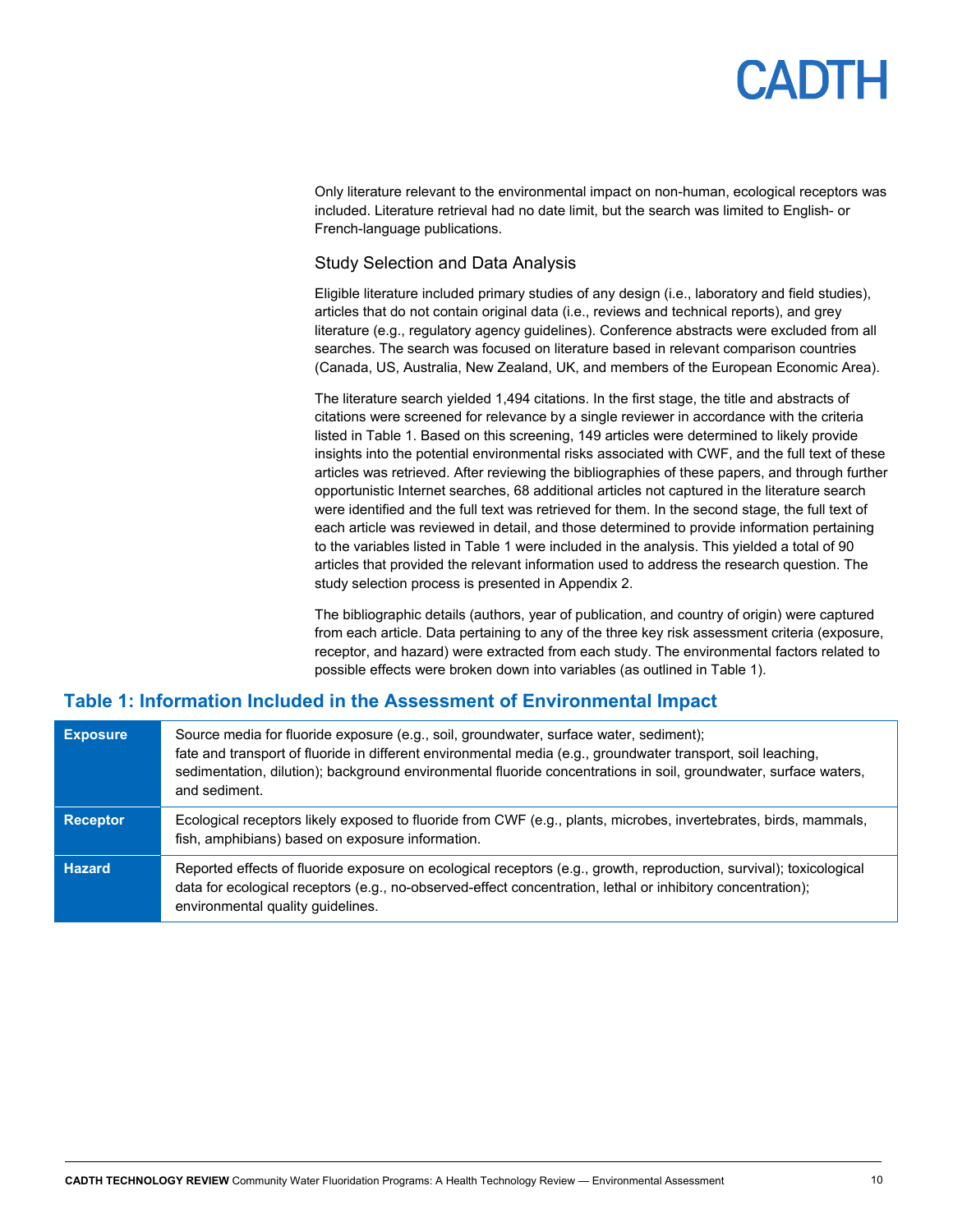# PADTH

### **Findings**

This Environmental Assessment focused on each component of the risk diagram: exposure, receptor, hazard, and risk. The findings from the literature search, as they pertain to the research question, are provided in the following section.

### Exposure

Fluoride is ubiquitous in the environment. It is released naturally from the weathering of rocks, volcanic emissions, and marine aerosols. $^{60}$  Fluoride is also released into the environment from anthropogenic sources, such as fertilizer, pesticide, aluminum, as well as emissions from steel and oil production, coal burning, and some industrial effluent. $^3$  The controlled fluoridation of drinking water (i.e., CWF) also contributes fluoride to the environment, but this activity does not constitute a substantial source of fluoride in the environment, contributing less than 1% of total fluoride released into Canadian soils and waters.<sup>61,62</sup>

The concentration of fluoride in freshwaters across Canada has been reported to range from 0.01 ppm to 11 ppm, with a mean concentration of 0.05 ppm. $^{62}$  Generally, higher concentrations of fluoride are found in waters in the vicinity of industrial activities. $62$  The mean global concentration of fluoride in seawater has been reported as 1.3 ppm (Environment Canada and Health Canada, 1993).<sup>62</sup> Fluoride concentrations in groundwater are influenced by the minerals and rock through which the water flows. In Canada, concentrations of fluoride in groundwater typically vary from 0.02 ppm to 1.2 ppm and may reach levels as high as 15 ppm.<sup>63</sup> The concentrations of fluoride in ambient soils in Canada range from 300 ppm to 700 ppm.<sup>62</sup>

The MAC of fluoride in drinking water is 1.5 ppm.<sup>15</sup> In 2005, the Federal-Provincial-Territorial Committee on Drinking Water reported that the average concentrations of fluoride in fluoridated drinking water systems across Canada vary from 0.46 ppm to 1.1 ppm (Health Canada, 2010).<sup>15</sup> Furthermore, based on provincial and territorial data, 75% of the Canadian population are estimated to receive fluoride in their water at concentrations below 0.6 ppm, and less than 2% of the population receive community water at levels more than 1 ppm.<sup>15</sup> Yarmolinski et al. (2009) compared levels of water fluoridation in 14 urban and three rural distribution systems in Ontario and used these data as an indicator of the level of fluoride that the estimated 9.5 million urban dwellers and 1.7 million rural dwellers in Ontario are exposed to in their municipal water supply. $64$  Results of this study showed that all 14 urban water suppliers were within the range of 0.5 ppm to 0.8 ppm, while the three rural suppliers were below 0.6 ppm.<sup>64</sup>

Fluoride from community water supplies may enter soil and groundwater directly through surface run-off from, for example, firefighting, washing cars, and watering gardens, and from leakage of water from the municipal distribution system. $65$  Soil may leach fluoride into groundwater and groundwater may transport and discharge fluoride into surface waters. The fate and bioavailability of fluorides in soil depends on the soil potential hydrogen (pH), temperature, organic content, clay content, and soil type.<sup>66</sup> Most soils act as a sink for fluoride, retaining it strongly within clay minerals, calcareous, and silicate components.  $67,68$ The organic fraction of surface soil also contains humic and fulvic acids that can retain fluoride ions; therefore, in surface soils only a small fraction (< 1 ppm) of fluoride is water soluble  $.67$  Fluoride retention by acidic soils (pH 4 to 6) can be 10 times greater than that of alkaline soils (pH > 7). Leaching generally removes only a small amount of fluoride from soils; for example, laboratory leaching studies have shown that soil columns can retain more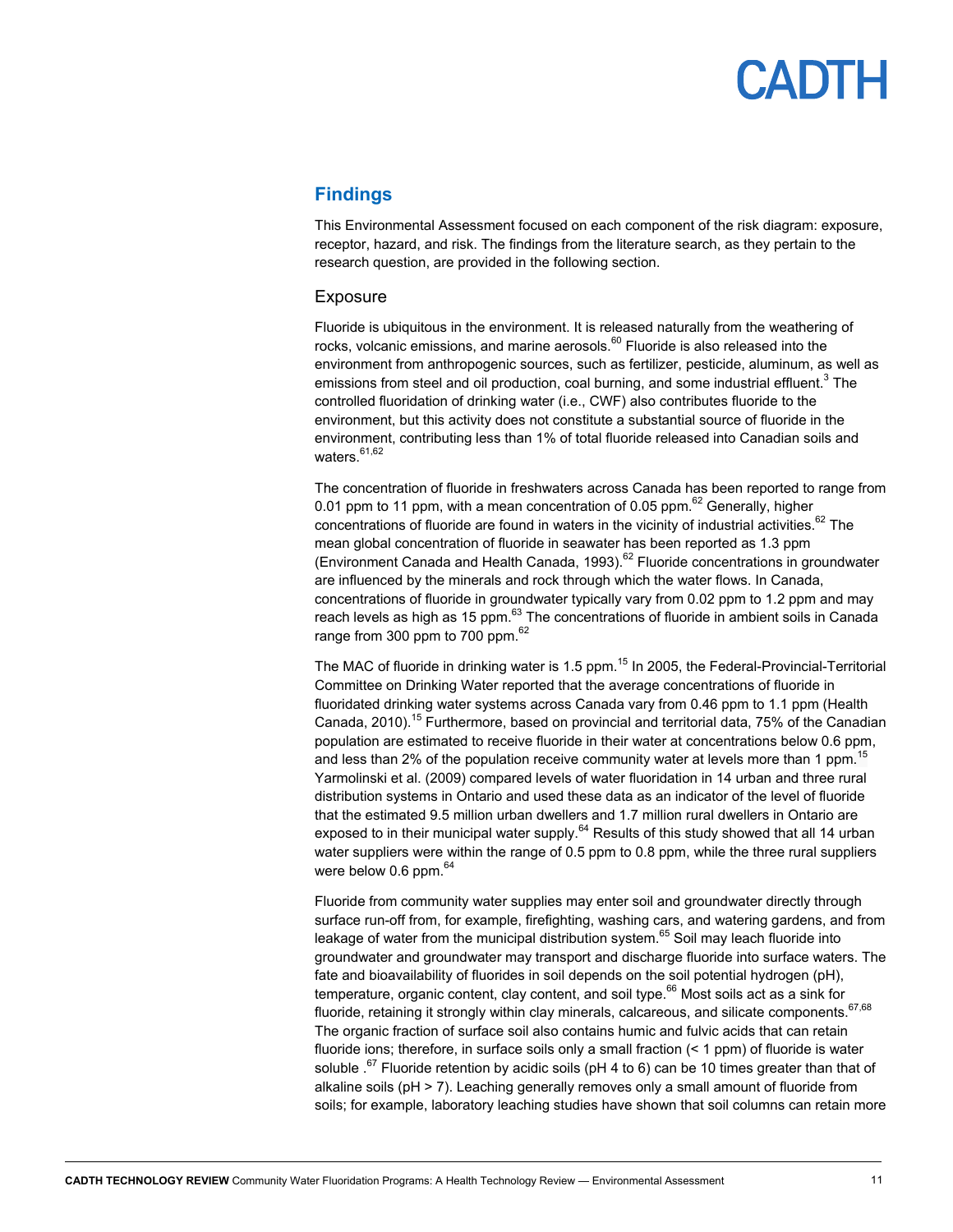than 95 % of added soluble fluorides; $67$  Gibson et al. (1992) showed that approximately 75% of fluoride applied to soil was retained by the soil particles; $^{69}$  and Oelschlager (1971) reported that about 0.5% to 6% of fluoride added yearly to forest and agricultural soils through fertilizers was lost in the leaching process.<sup>60,70</sup> However, in soils containing mainly sand with little clay, iron and aluminum, up to half the fluoride may leach through the soil. Nevertheless, soils tend to act as a buffer system and soluble fluoride concentrations decline as water travels underground. $67$  One study found that 40% to 50% of the fluoride discharged to groundwater is removed as the water travels through the soil and aquifer.<sup>71</sup> Extensive migration of fluoride from groundwater into surface waters will only occur if there is a heavy deposition of water-soluble fluorides onto alkaline soils composed predominantly of coarse sand.<sup>67</sup> Although fluoride from community water supplies can be released into soils, natural and anthropogenic sources also contribute fluoride to these media. As such, it is difficult to attribute an environmental concentration of fluoride in soil to CWF.

Most of the fluoride from community water supplies enters fresh water ecosystems located downstream of drinking- and waste-water treatment plants.<sup>72</sup> Osterman (1990) described the fate of fluoride added to drinking water in a typical municipal water management system as follows: (1) fluoridated water is distributed to the municipality; (2) waste water is transported through the sewer system to the sewage treatment plant; (3) waste water undergoes primary (mechanical and chemical) and secondary (biological) treatment; (4) treated water is discharged into surface waters. $^{73}$  The microorganisms present in secondary biological treatment systems are efficient in reducing fluoride concentrations in effluent.<sup>73</sup> For instance, raw sewage from seven fluoridated Ontario communities contained 0.96 ppm of fluoride, and secondary biological treatment reduced the amount of fluoride by 35% to 0.62 ppm. For 56 fluoridated California cities, raw sewage contained an average of 1.80 ppm of fluoride and biological treatment reduced fluoride levels by 56% to approximately 0.8 ppm.<sup>74</sup> When the treated waste water is discharged into a receiving water body, it undergoes rapid dilution. Natural currents may carry the waste water farther downstream, creating a secondary dilution over several miles.<sup>73</sup> In surface waters, fluoride may bind to various elements (e.g., calcium, aluminum, magnesium), forming insoluble complexes that can subsequently settle in the sediment. $60$  There is potential for fluoride to be released from sediments and leach into the water column, especially if the sediment is disturbed.<sup>75</sup> However, the extent to which this movement occurs in the environment is unknown and will depend on the mineralogical composition of sediments, as well as the geochemistry of the water. $^{76}$ 

Osterman (1990) showed that CWF has little impact on the receiving aquatic environment with respect to the increase in the overall fluoride concentration.<sup>73</sup> The city of Montreal was used as an example; there, water fluoridation was estimated to raise average aquatic fluoride levels in the waste-water plume immediately below effluent outfall by 0.05 ppm to 0.09 ppm. Downstream, in the St. Lawrence River, the estimated average daily increase in the fluoride concentration would be 0.02 ppm to 0.05 ppm at 1 km below effluent outfall, and 0.01 ppm to 0.03 ppm at 2 km below effluent outfall. Based on a mathematical model, Osterman (1990) predicted that overall, fluoride concentrations in the St. Lawrence river would be raised by 0.001 ppm to 0.002 ppm as a result of CWF.<sup>73</sup> These predicted increases are below the detectable level of analytical techniques.73 In Montana, effluent from a waste-water treatment plant containing 0.6 ppm to 2.0 ppm of fluoride was regularly discharged into the East Galletin River. The river contained 0.62 ppm of fluoride at a 0.3 km distance from the effluent outfall and returned to the background level of 0.33 ppm within 5.3 km.<sup>77</sup> Similarly, a sewage disposal plant in Minneapolis–St. Paul regularly discharged effluent with a fluoride concentration of 1.21 ppm into the Mississippi River. Fluoride levels in the river returned to background levels of 0.2 ppm within 19 km of the outfall.<sup>78</sup>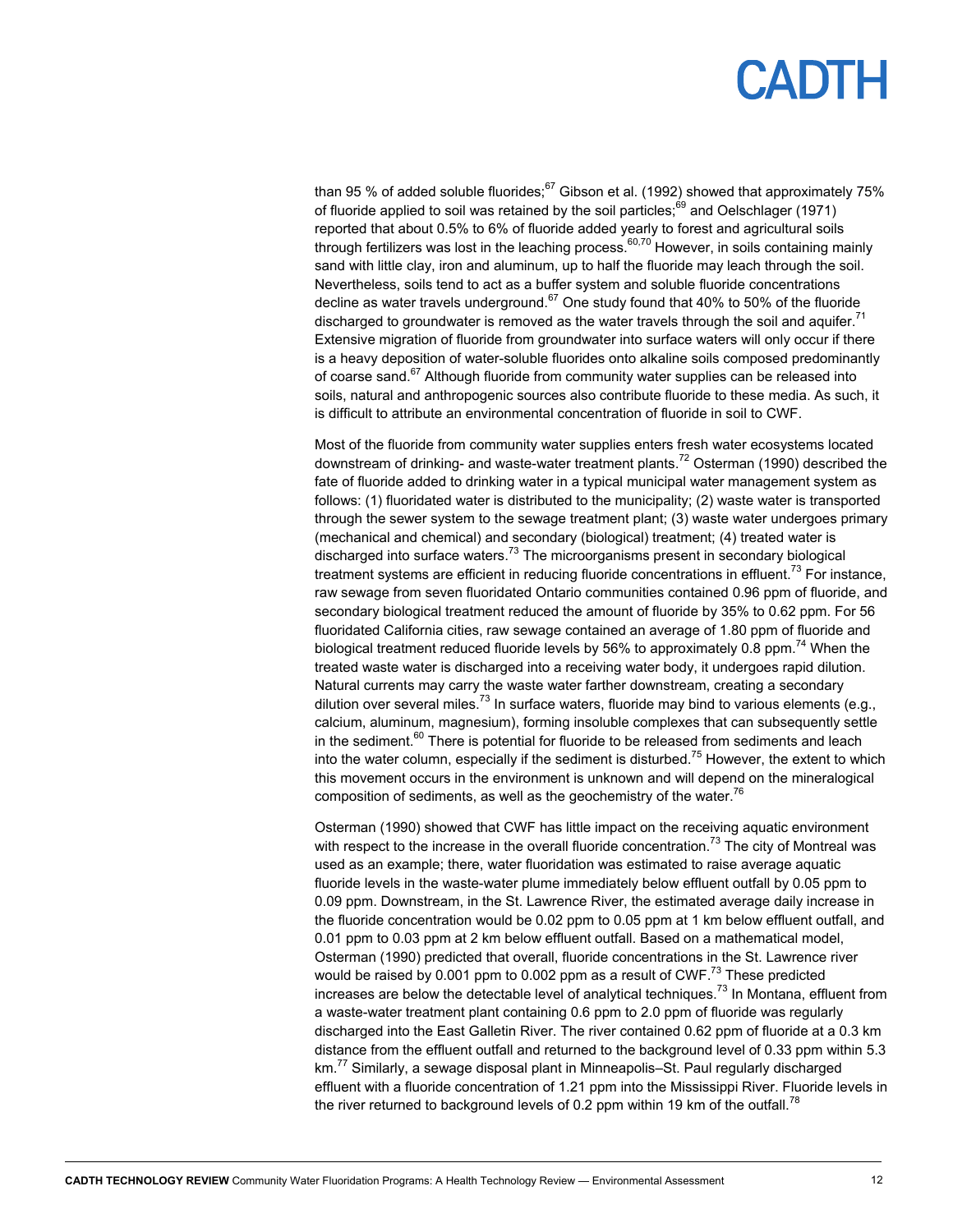### Receptor

The impact of fluoride from CWF on human health was not considered in this Environmental Assessment; rather, the focus was on the impact on ecological receptors. Given that fluoride from CWF can enter soil, groundwater, surface waters, and sediment, the following groups of organisms are likely to be exposed to fluoride:

- terrestrial plants
- terrestrial invertebrates and microbes
- birds
- mammals
- aquatic plants
- aquatic invertebrates and microbes
- $\bullet$  fish
- amphibians and reptiles.

Terrestrial plants, invertebrates, and microbes may be exposed to fluoride through direct contact with soil and groundwater. Crop plants may be exposed to fluoride from irrigation water, and domestic mammals and livestock may be exposed through ingestion of municipal water. Birds and mammals may be exposed by ingesting surface water, while aquatic organisms (i.e., aquatic plants, invertebrates, fish, amphibians and reptiles) can be directly exposed to fluoride in surface waters and sediments. The ecological conceptual model provided in Figure 2 depicts the relevant pathways linking fluoride exposure in various environmental media from CWF to the identified receptors.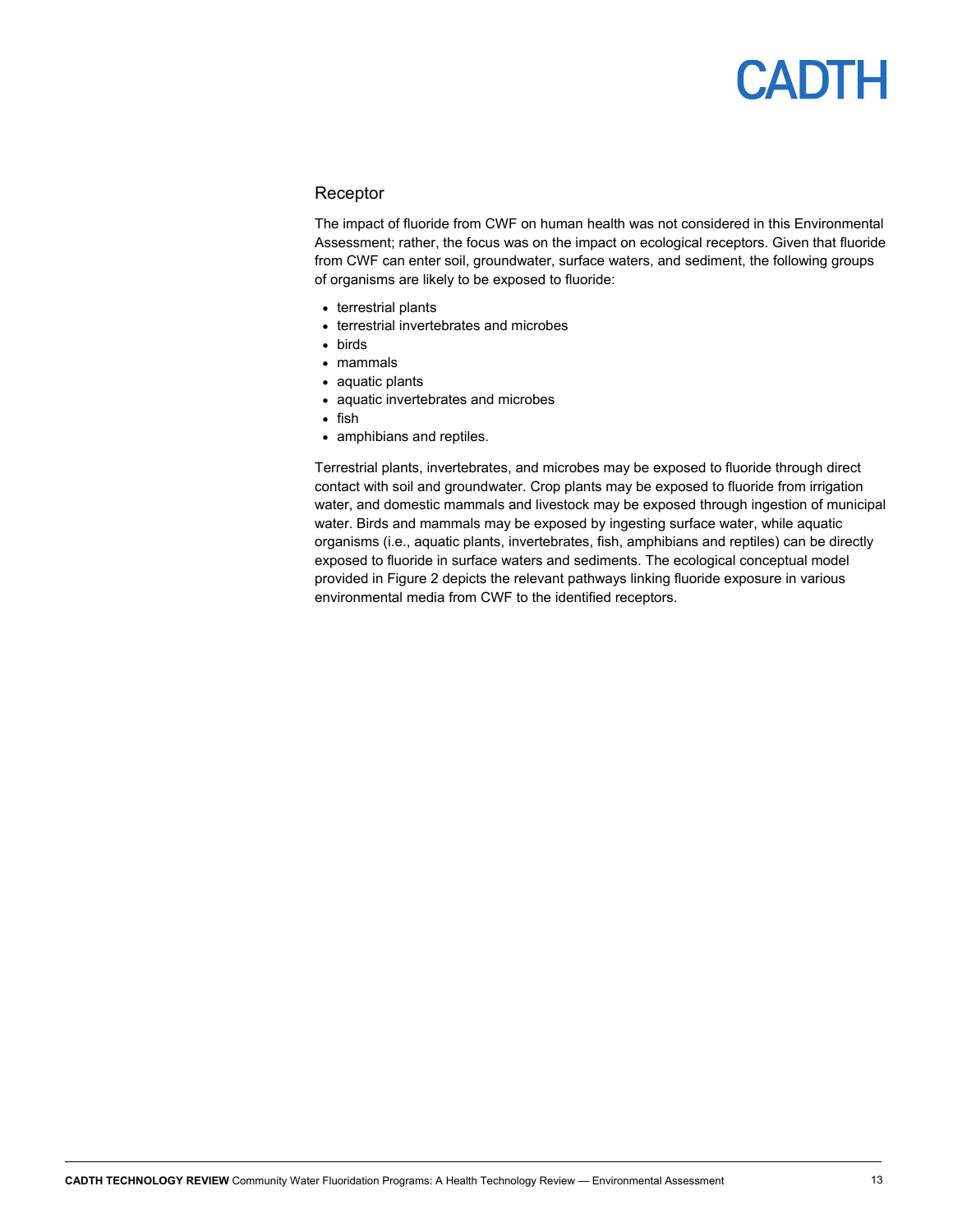### **Figure 2: Ecological Conceptual Model**



### Hazard

### *Terrestrial Receptors*

### **Soil Invertebrates and Microbes**

Fluoride retained in soil can exert a negative impact on the growth and metabolic activity of invertebrates and microbes that have fundamental roles in nutrient cycling. Rao and Pal (1978) reported that as the concentrations of fluoride in soil and litter (the top, organic layer of soil) progressively increased from 380 ppm to 1,803 ppm, there was a parallel increase in the organic matter content of surface soils.<sup>79</sup> They attributed this to inhibition of growth and activity of the soil microbes responsible for the breakdown of organic matter. Van Wensem and Adema (1991) examined the effects of fluoride on the ability of soil microbes to mineralize nutrients in a terrestrial micro-ecosystem of poplar litter.<sup>80</sup> The no-observed-effect concentration (i.e., the highest concentration of fluoride that has no adverse effect on the exposed organism) for microbial mineralization of nitrate, ammonium, and phosphorus was 100 ppm, 320 ppm, and 1,000 ppm, respectively.<sup>80</sup> The survival and growth of the arthropod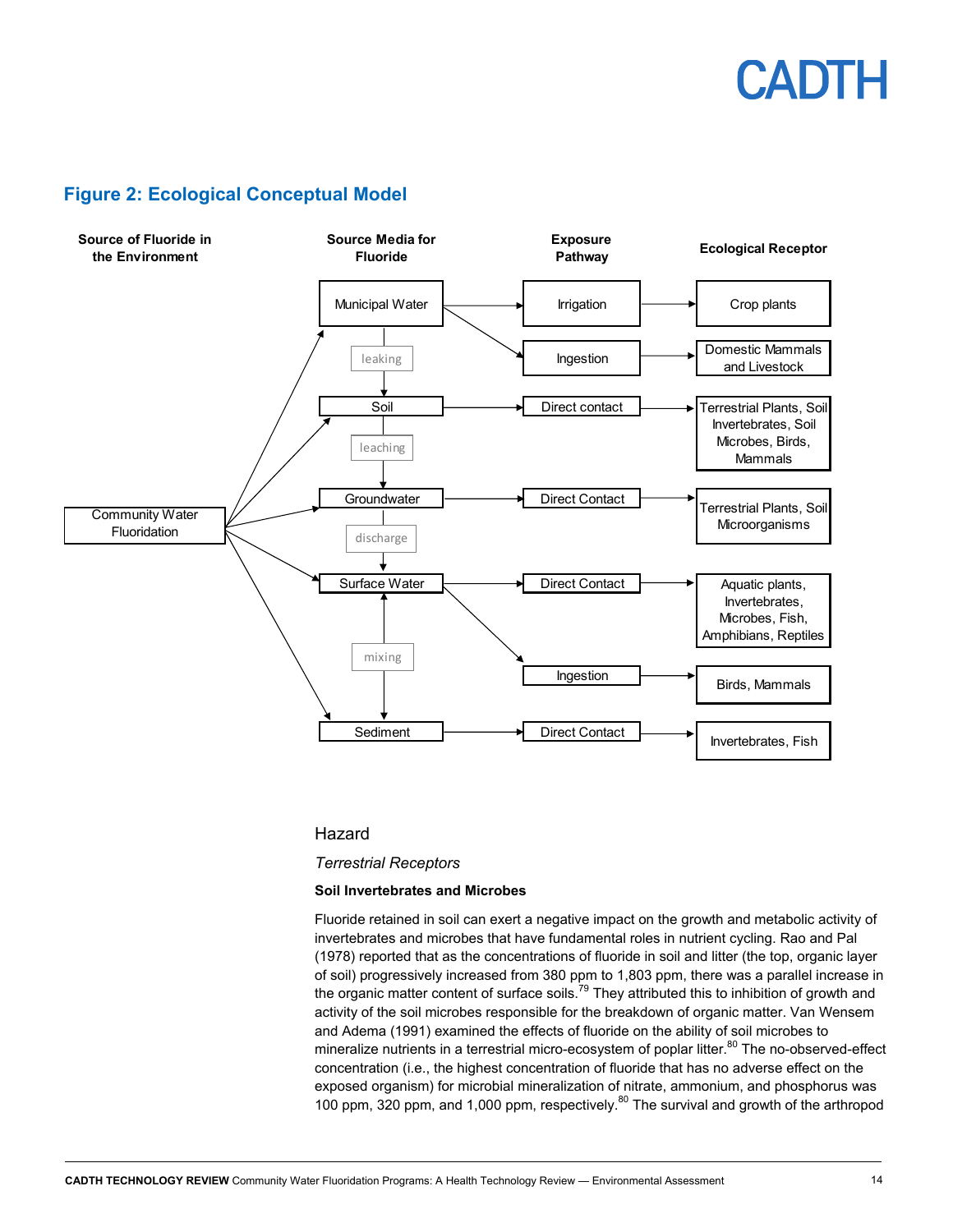*Porcellio scaber* was not affected when exposed to 3,200 ppm of fluoride in poplar litter for four weeks.<sup>80</sup> Ropelewska et al. (2016) investigated whether fluoride, at concentrations considerably higher than those typically found in soils, had an effect on the biomass and activity of soil-dwelling microbes. $81$  In soil, fluoride doses of 500 ppm to 3,000 ppm led to an increase in microbial biomass relative to control samples, and as a result, glucose biodegradation also increased. However, at the highest dose tested (5,000 ppm), the microbial biomass decreased, nitrification and glucose biodegradation were inhibited, and ammonification was reduced. Other laboratory studies have shown that soil fluoride amendments of less than 200 ppm inhibited microbial respiration and dehydrogenase activity in soil, while amendments over this level and up to 2,000 ppm did not affect respiration, but did inhibit denitrification.<sup>68</sup> In one study, microbial enzymatic activity in soil was decreased substantially when water-extractable fluoride concentrations exceeded 20 ppm in soil.<sup>82</sup> The water-extractable fluoride fraction represents the total amount of easily mobilized and bioavailable fluoride in the soil. Therefore, the extractable fluoride concentration may be one to three orders of magnitude lower than the total soil fluoride concentration.<sup>68</sup>

As Osterman (1990) described, the fate of fluoride added to drinking water in a typical municipal water management system undergoes secondary (biological) treatment and this treated water is subsequently discharged into surface waters.<sup>73</sup> Some data exists on the effects of fluoride on the microbial populations used in biological treatments. Carrera et al. (2003) investigated the effect of fluoride on nitrification by sludge microbes in an activated sludge system for the treatment of industrial waste water. $83$  The microbe's capacity for nitrification was reduced by 5% to 15% at fluoride concentrations of less than 50 ppm. Singh and Kar (1989) found that fluoride at concentrations of 100 ppm did not affect the cell growth or degrading capacity of sludge microbes.<sup>84</sup> Ochoa-Herrera et al. (2009) evaluated the inhibitory effect of fluoride toward the microbial populations responsible for the removal of organic constituents and nutrients in waste-water treatment processes.<sup>85</sup> Their results showed that microorganisms involved in anaerobic digestion processes were most sensitive to fluoride. The concentrations of fluoride causing 50% metabolic inhibition of propionateand butyrate-degrading microorganisms, as well as acetate-utilizing methanogens, ranged from 18 ppm to 43 ppm. Fluoride was also inhibitory to nitrifying bacteria, showing a 50% inhibition in nitrification at 149 ppm. $85$  Other microbial populations (i.e., glucose fermenters, aerobic glucose-degrading heterotrophs, denitrifying bacteria, and methanogens) tolerated fluoride doses in excess of 500 ppm.<sup>85</sup> The microbes involved in waste-water treatment have many of the same metabolic activities (e.g., nitrification, ammonification, glucose degradation, etc.) as soil-dwelling microbes; therefore, data on the inhibitory effect of fluoride on these microbial populations may be used to infer effects on microbes in the soil environment.

### **Terrestrial Plants**

Fluoride from CWF may reach soil through surface run-off and then further leach from the soil into groundwater. Although CWF would contribute minimal fluoride to these media, terrestrial plants may be exposed to fluoride through direct contact with soil and groundwater. Soil extraction studies, leaching experiments, and adsorption investigations indicate that the majority of fluoride released into soil becomes fixed by one or more of the soil components.<sup>67</sup> As a result, fluoride bioavailability is limited and plant uptake from soils is generally minimal.<sup>68</sup> Considering that fluoride is naturally present in soil at average concentrations of 300 ppm to 700 ppm, $62$  most plants must have evolved some tolerance to  $it.^{86}$  The potential for fluoride toxicity varies greatly among different plant species, with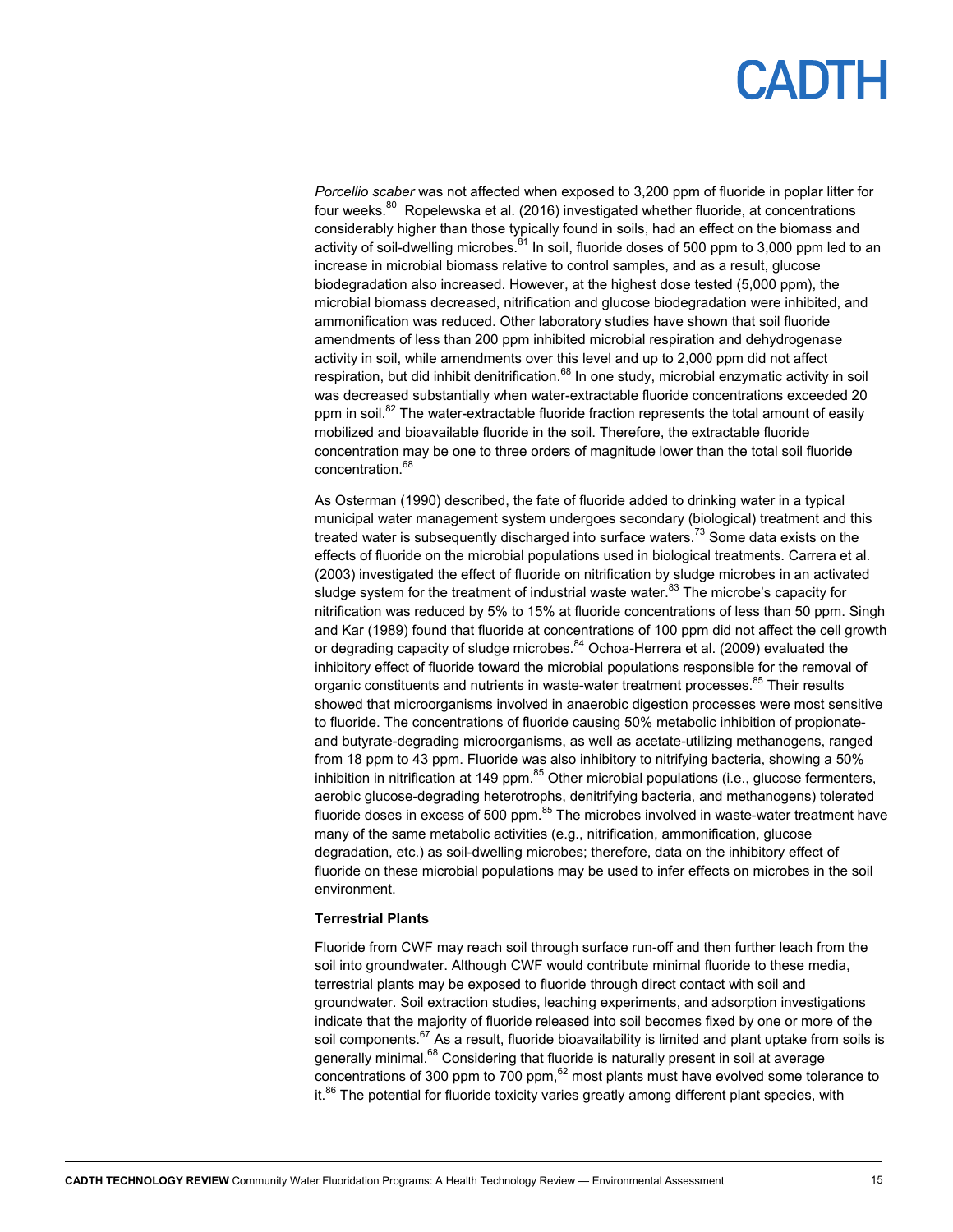effects reported at soil fluoride concentration ranging from 55 ppm to 2,500 ppm. For the onion plant, the phytotoxic threshold was found to be 55 ppm in soil, beyond which the biomass yield decreased by 50% relative to the control (unamended media; i.e., 0 ppm fluoride).<sup>87</sup> The nettle plant displayed phytotoxic effects (leaf discoloration and brown spots) at 100 ppm of fluoride.<sup>88</sup> Singh et al. (1995) reported that irrigation water containing up to 120 ppm of fluoride did not produce any visible phytotoxic effects on ladyfinger plants grown in soil or sand over the course of 18 weeks.<sup>89</sup> Szostek and Ciecko (2017) conducted a pot experiment to investigate the response of various crops to soil contamination with fluoride.<sup>90</sup> The results of this study showed that soil fluoride at concentrations of up to 300 ppm enhanced the biomass of maize, yellow lupine, winter oilseed rape, black radish, and phacelia relative to the control treatment (i.e., no fluoride added to the soil). Telesinski et al. (2012) demonstrated that soil fluoride concentrations of 441 ppm and 503 ppm resulted in a 50% decrease in the root biomass of white mustard and common wheat plants, respectively.<sup>91</sup> Spinach plants did not display any visible symptom of phytotoxicity at 800 ppm of fluoride in soil.<sup>92</sup> Kumar and Singh (2015) reported a 73% decline in the root biomass of the upland cotton plant when irrigated with water containing 1,000 ppm of fluoride, relative to the control.<sup>93</sup> Cui et al. (2011) noted an 85% decrease in the biomass of maize in response to 1,500 ppm of fluoride in soil.<sup>94</sup> The toxicity effects of fluoride in olive trees (leaf necrosis and leaf drop) were observed in soil spiked with more than 2,500 ppm of fluoride.<sup>95</sup>

Short-term studies on plants grown in solution (hydroponic studies) indicate much lower fluoride toxicity thresholds. $61$  Bale and Hart (1973) found that the roots of barley seedlings exposed to solutions containing 0.04 ppm sodium fluoride had chromosomal abnormalities, although seedling growth was not affected at concentrations up to 4.2 ppm.  $96,97$  Fluoride levels as low as 0.25 ppm in solution caused leaf necrosis in the ornamental plant *Cordyline*  terminalis and damaged gladiolus florets, while 1.5 ppm injured rose petals.<sup>98,99</sup> In the environment, plants are not directly exposed to fluoride in solution; however, this exposure media may be relevant to plants (e.g., crops and ornamental plants) grown commercially in hydroponic systems.

### **Birds and Mammals**

Birds and mammals may be exposed to fluoride from CWF by drinking from surface waters that receive fluoridated municipal effluent. With respect to domesticated birds, Merkley and Sexton (1982) found no negative effects on the reproductive performance (egg production, fertility, duration of fertility, and hatchability of fertile eggs) of chickens exposed to 100 ppm of fluoride in their drinking water over defined growing (0 weeks to 20 weeks) and production periods (from 20 weeks on).<sup>100</sup> In another study, 1,000 hens were given drinking water containing fluoride (0 ppm, 6 ppm, 10 ppm, 14 ppm, and 20 ppm) over a 17-week growth and 57-week laying period. Mortality was not affected by water fluoride concentrations of up to 20 ppm over the 74-week treatment period. Food intake decreased by the same degree at 10 ppm, 14 ppm, and 20 ppm of fluoride; however, the efficiency of food utilization (i.e., food intake: weight gain) was not affected. Body weight decreased at 10 ppm and 14 ppm of fluoride, albeit in a non-linear manner, and was not affected at 6 ppm and 20 ppm. The lack of a clear dose response (i.e., when an increase in the level of exposure does not produce a parallel increase in the effect response) with respect to body weight makes it difficult to discern a threshold effect level. During the laying period, egg production decreased significantly in hens receiving 20 ppm of fluoride, but eggshell breaking strength was not significantly influenced.<sup>101</sup> The British Columbia Ministry of the Environment defines the safe total dietary levels of fluoride for growing and broiler chickens as 300 ppm, and for laying hens and turkeys as 400 ppm. This total dietary exposure includes feed, forage, mineral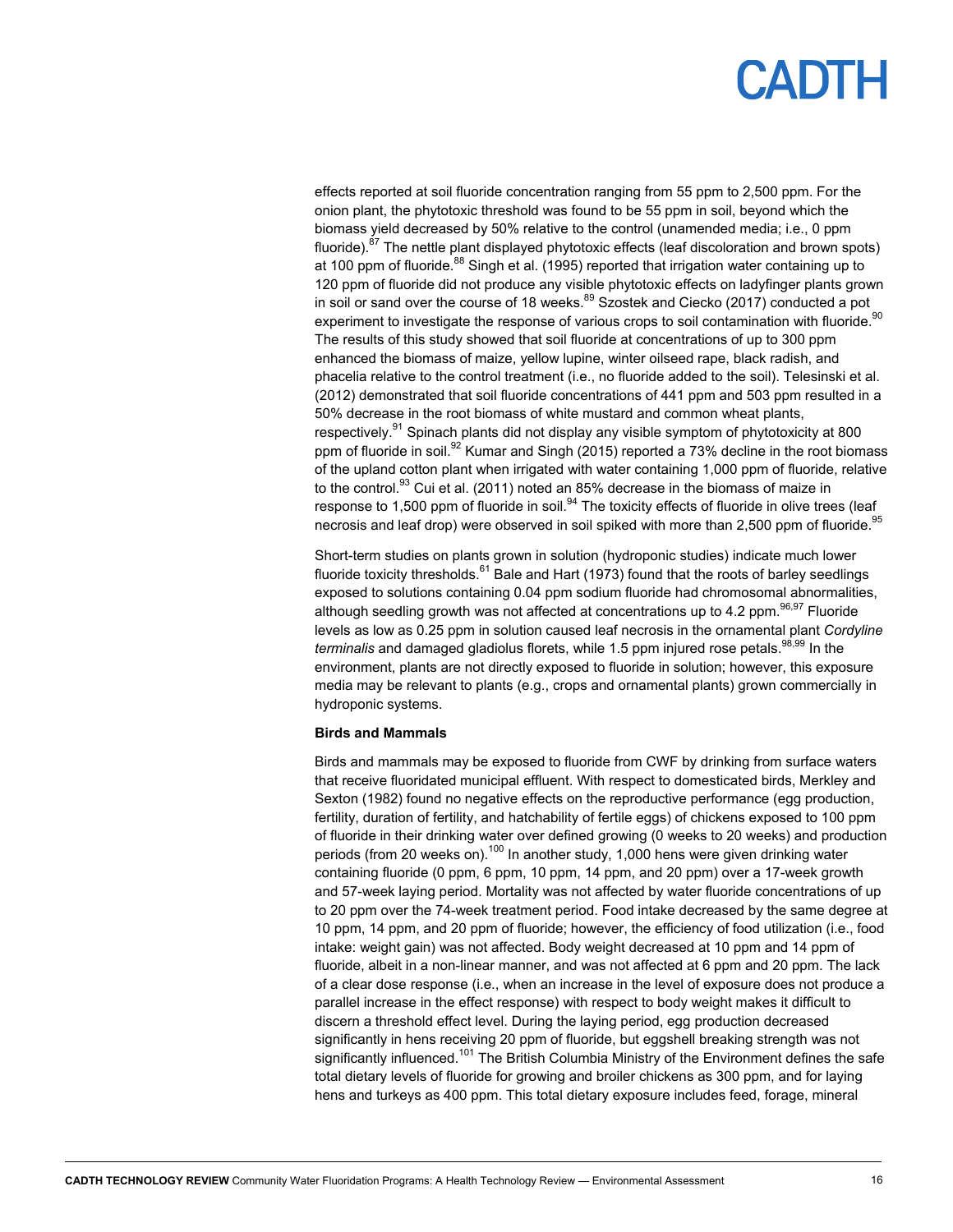## PADTH

supplements, and drinking water.<sup>72</sup> Japanese quail exposed to 50 ppm of fluoride in their drinking water for six weeks displayed no adverse effects on body weight, tibia weight, bone ash, or egg shell thickness.<sup>102</sup> With respect to wild birds, European starling nestlings were given daily oral doses of either distilled water or up to 160 mg of the fluoride in distilled water per kilogram of body weight for 16 days. The concentration resulting in 50% mortality (24-hours of acute exposure) in day-old starlings was 50 mg/kg. The 16-day 50% lethal concentration was 17 mg/kg. $103$ 

Early reports of the effects of fluoride on mammals came from field studies on domestic animals. $^{61}$  In these animals, fluoride toxicity presented itself in the form of tooth mottling, loss of appetite, and bone changes. Cattle appear to be the most sensitive livestock to fluoride toxicity because they have high water uptake rates and long lives, which provides maximal opportunity for fluoride to accumulate in their tissues. Some authors report that cattle developed mottled teeth when given water with fluoride at 0.5 ppm to 0.6 ppm, and that teeth eroded at 3.3 ppm. Other studies indicate that tooth mottling does not occur until 1 ppm to 2 ppm fluoride.<sup>72</sup> The safe total dietary levels of fluoride for cattle range from 40 ppm to 100 ppm depending on the type of cattle (e.g., dairy, beef, slaughter, or heifer), while those for sheep, horses, dogs, and swine range from 60 ppm to 150 ppm. This total dietary exposure includes feed, forage, mineral supplements, and drinking water. $72$  Experimental populations of three wild species of small mammals (short-tailed field vole, bank vole, and wood mouse) were exposed to 40 ppm or 80 ppm of fluoride in their drinking water for up to 84 days. The wood mouse had no adverse effects at the highest fluoride treatment (80 ppm); however, premature mortalities were observed at 40 ppm and 80 ppm for the two vole species.<sup>104</sup>

Few laboratory studies have evaluated toxicity in mammals at fluoride concentrations relevant to those used in CWF. Rabbits given drinking water containing 1 ppm of sodium fluoride for 10 weeks had no adverse effects on food intake, weight gain, or fluoride deposition in teeth.<sup>105</sup> Similarly, rats receiving fluoridated water (1 ppm) for 4 weeks also showed no effect on food and water consumption, or in weight gain.<sup>106</sup> Auskaps and Shaw (1955) reported that fluoride administered in drinking water to rats (at 1 ppm, 5 ppm, and 20 ppm) had no adverse effects on their growth or reproduction.<sup>107</sup>

Fluoride may affect thyroid function in animals. One study found no thyroid abnormalities in rats given up to 20 ppm of fluoride in their drinking water, while another study found that 1 ppm may influence the thyroid gland indirectly by changing thyroid hormone transportation in the blood.<sup>107,108</sup> Adverse effects at the cellular level have also been reported in the literature studied. Rats receiving fluoridated water (1 ppm) for 4 weeks had elevated 3', 5' cyclic ampicillin concentrations in the liver, tibia, femur, and heart. Study authors postulated that metabolic processes regulated by this messenger molecule could be affected in rats if levels of 3', 5' cyclic ampicillin were elevated as a result of drinking fluoridated water.<sup>106</sup> In another study with rats, chronic ingestion (6 months) of 0.8 ppm of fluoride had effects on the electrical conduction in the heart, shown by reduced electrical systole. Water depletion in bone and kidneys, and water retention in liver, atria, thyroid and submandibular glands was also observed at 0.8 ppm of fluoride. The zinc ion content of bone and tooth and the sodium, potassium, magnesium, and calcium ion content in the joint was reduced with chronic ingestion of 1.1 ppm of fluoride in drinking water.<sup>109</sup> One study found that fluoridation of drinking water at 1.5 ppm aggravated renal disease and increased aortic calcification in rats with chronic kidney disease.<sup>110</sup> However, another study evaluated the effects of 1 ppm of sodium fluoride in drinking water over the entire life-span (520 days) of healthy rats and found no effect on kidneys.<sup>111</sup>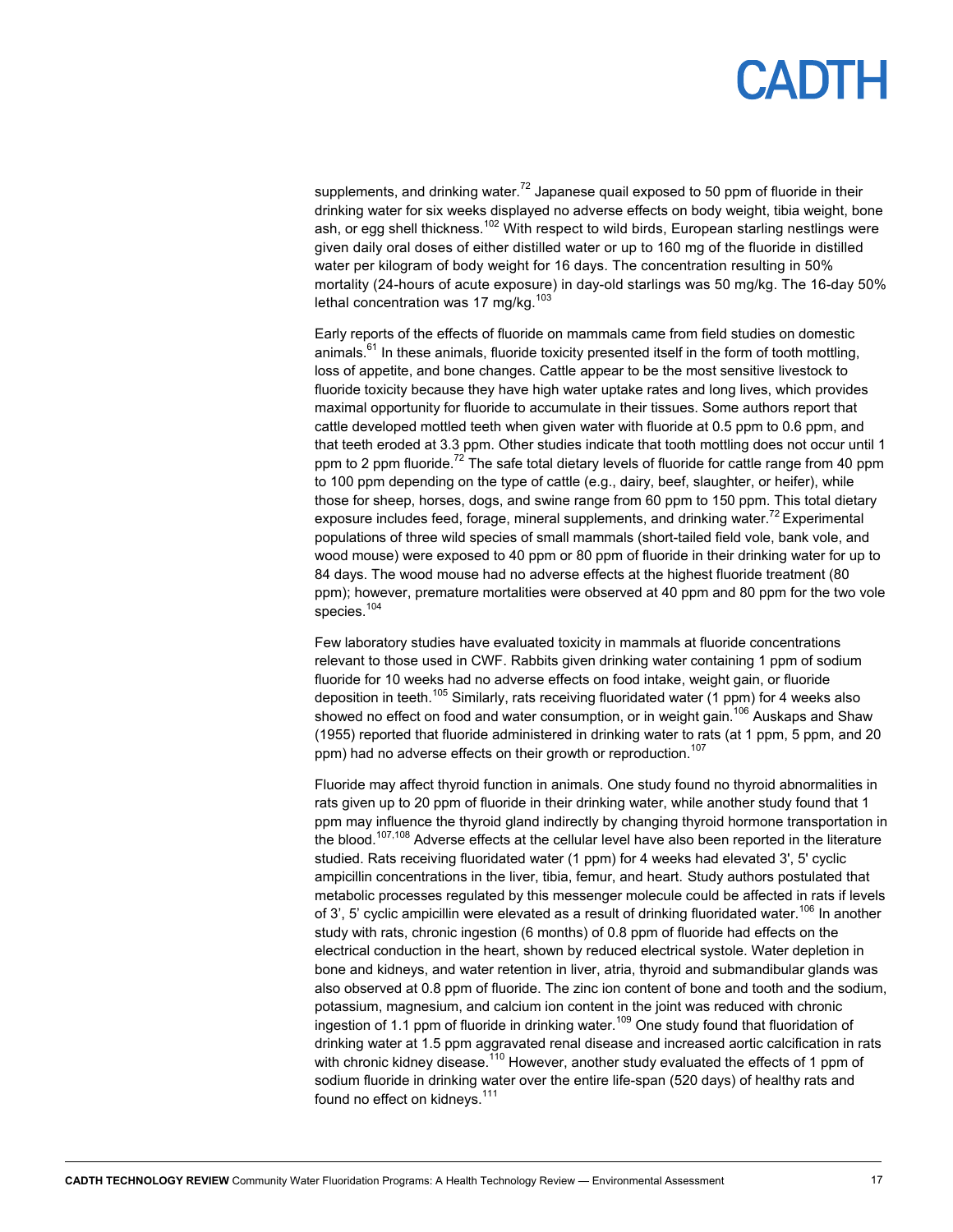# PADIH

Exposure to low levels of fluoride in drinking water has been shown to alter the synthesis and release of certain neurotransmitters in rats. Decreased levels of norepinephrine and dopamine and increased activity of acetylcholine esterase was observed at 1 ppm of fluoride.<sup>112</sup> Another study concluded that the consumption of fluoridated water (1 ppm) reduced the stores of insulin in rats. $113$  A two-year study supplied distilled drinking water containing 1 ppm of fluoride to rats and found resorption cavities in the femurs; however, this study used a small number of rats.<sup>114</sup> Gedalia et al. (1960) also investigated rat femurs histologically and found no structural alterations when rats were given 1 ppm of fluoride in their drinking water.<sup>115</sup> Cytochemical investigations on the nervous system, liver, and kidney of squirrel monkeys after prolonged periods (up to 14 months) of fluoride intake via drinking water revealed that the nervous system was not affected at concentrations up to 5 ppm.<sup>116</sup>

Fluoride is also reported to be clastogenic (ability to disrupt chromosomes) and mutagenic (ability to alter genetic material) in mammalian cells. This finding is based on observations of changes in the frequency of sister chromatid exchange, chromosome aberrations, inhibition of DNA synthesis, or repair mechanisms and induction of gene mutations.<sup>66,117</sup> However, the available evidence on the potential mutagenicity of fluoride is conflicting, with many studies concluding that fluoride is not mutagenic for any mammal at low concentrations.<sup>117,118</sup> The concentration of fluoride necessary to induce genetic damage is well above the levels recommended for the fluoridation of community water supplies.<sup>119,120</sup>

Very few studies assessed sublethal effects such as behaviour, learning, and memory in mammals at exposure levels relevant to CWF. The National Toxicology Program (2016) investigated the impacts of fluoride on the neurobehaviour of rats and mice by undertaking a systematic review of the existing animal studies to develop level-of-evidence conclusions.<sup>121</sup> The animal studies used drinking water containing fluoride doses of 0.9 ppm to 271 ppm to test learning and memory, 0.9 ppm to 226 ppm to test motor and sensory function, and 0.9 ppm to 90 ppm to test for depression and anxiety.<sup>121</sup> There were no effects in learning and memory, motor activity, depression, or anxiety at 0.9 ppm; however, deficits in learning and memory were reported at fluoride concentrations of 2.26 ppm following 30 days of treatment for mice and six months of treatment for rats. $121$ 

### *Aquatic Receptors*

Fluoride has a wide range of adverse effects on aquatic organisms, including effects on reproduction and development, growth inhibition, abnormal behaviour, endocrine disruption, and neurotoxicity.<sup>122</sup> Fluoride accumulates in hard or mineralized tissues such as bones, teeth, and invertebrate exoskeletons.<sup>72</sup> Factors such as water hardness, temperature, pH, chloride concentration, and species, age, and body size all influence the susceptibility of aquatic organisms to fluoride.<sup>122</sup> The risk for a range of aquatic receptors is discussed here.

### **Aquatic Plants**

Generally, aquatic plants have high toxicity thresholds for fluoride. The no-observed-effect concentration for growth inhibition of several phytoplankton species ranged from 25 ppm to greater than 110 ppm.122 Short-term toxicity tests with the freshwater algae *Selenastrum capricornutum* showed 50% growth inhibition at a fluoride concentration of 123 ppm (96 hours of acute exposure).<sup>123</sup> Chronic toxicity tests (exposure for longer than seven days) with various freshwater algae species show some degree of growth inhibition at fluoride concentrations ranging from 25 ppm to 380 ppm.<sup>122,123</sup> The lowest reported effect concentration for a freshwater aquatic plant is 2 ppm, which inhibited the growth of *Chlorella pyrenoidosa* by 37%.124-126 However, Nichol et al. (1987) reported that fluoride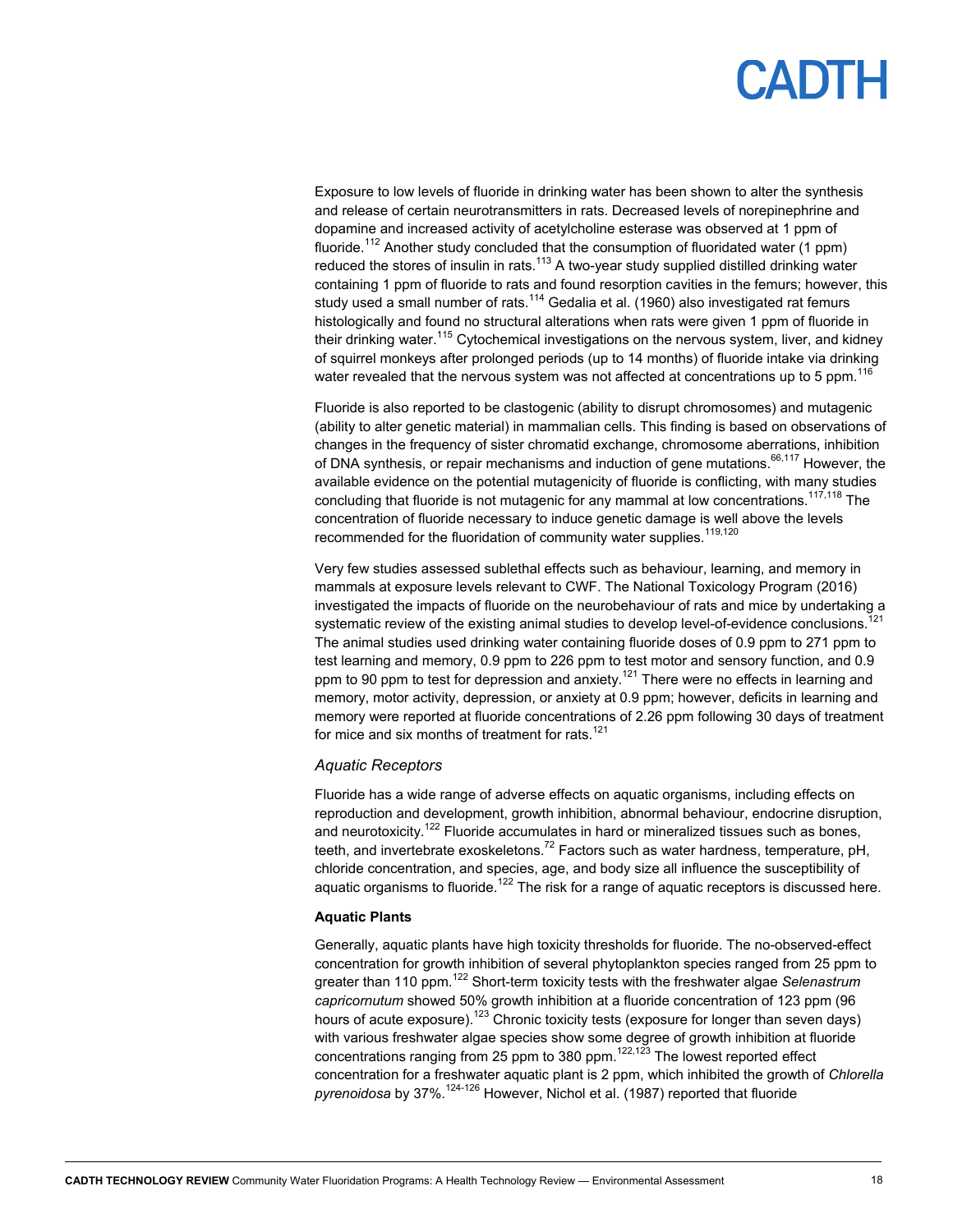## PADTH

concentrations up to 150 ppm had no effect on the growth of *C. pyrenoidosa.*127 Li et al. (2013) also conducted a fluoride toxicity test on *C. pyrenoidosa* and 50% growth inhibition was observed at 168 ppm after eight days of exposure.<sup>128</sup> Among marine algae, the lowest reported effect concentration was 82 ppm for *Skeletonema costatu*m, with five other marine species showing growth inhibition at fluoride concentrations ranging from 100 ppm to 200 ppm.123

#### **Aquatic Invertebrates**

Fluoride toxicity to aquatic invertebrates increases with increasing fluoride concentration, exposure time, and water temperature, and decreases with increasing intraspecific body size and water hardness.<sup>122,123</sup> Net-spinning caddisfly larvae appear to be among the most sensitive invertebrates tested.<sup>123</sup> The concentrations causing 50% mortality in freshwater invertebrates from acute exposures (48 hours) range from 52.6 ppm to 128 ppm, and from chronic exposures (144 hours) of 11.5 ppm to 24.2 ppm. These effects were observed in soft water at temperatures between 15 °C and 18 °C.<sup>123,129</sup> In hard water, short-term toxicity tests (24 hours to 48 hours of acute exposure) for the planktonic crustacean *Daphnia magna* show 50% mortality at concentrations between 98 ppm and 352 ppm. $^{123}$  Dave (1984) reported the no-observed-effect concentration on growth, reproduction, and survival of *Daphnia magna* to be 3.7 ppm in hard water.<sup>130</sup> Short-term (96 hours of acute exposure) toxicity studies also showed sublethal effects on the larval migration of five caddisfly species at concentrations between 22.95 ppm and 43.09 ppm of fluoride.<sup>131</sup> The estimated safe concentrations for these caddisfly species, based on sublethal chronic toxicity bioassays, ranged from 0.39 ppm to 1.79 ppm in soft water.<sup>131</sup> The fingernail clam is also sensitive to fluoride, showing 50% mortality at a concentration of 2.8 ppm over an exposure period of eight weeks.<sup>132</sup> For two estuarine crayfish species, female fecundity appeared to be the most sensitive parameter and a maximum acceptable toxicant concentration of 4.5 ppm was set based on this parameter.<sup>133</sup> The New Zealand mud snail also showed sensitivity to fluoride based on reproductive parameters, with a derived no-observed-effect concentration of 4.6 ppm.<sup>134</sup> The most sensitive marine organisms tested were brine shrimp larvae, which showed growth impairment at 5 ppm after 12 days of exposure.<sup>135</sup>

#### **Fish**

Fish are more susceptible to fluoride at higher temperatures and in soft waters (i.e., less than 50 mg of calcium carbonate per litre) because the bioavailability of fluoride ions is reduced with increasing water hardness.<sup> $72$ </sup> Fluoride toxicity decreases with increasing intraspecific fish size.<sup>123</sup> Trout appear to be among the most sensitive fish species tested. The fluoride level necessary to cause 50% mortality in test fish decreases as the exposure time increases. For rainbow trout, the concentration that is lethal to 50% of the fish ranges from 138.5 ppm (at 72 hour of acute exposure) to 2.7 ppm (at 480 hours of chronic exposure).<sup>123</sup> These effects were observed in soft water at temperatures between 12 °C and 15 ˚C. In hard water, the 50% lethal concentration for rainbow trout was 140 ppm to 193 ppm (at 96 hours of acute exposure). For brown trout, the concentration necessary to cause 50% mortality in the test fish ranges from 223 ppm (at 72 hours of acute exposure) to 97.5 ppm (at 192 hours of chronic exposure). These effects were observed in soft water at a temperature of 16 ˚C.123 Pimentel and Bulkley (1983) recommended maximum chronic exposure levels of 2.5 ppm for rainbow trout in soft water and 9.6 ppm in hard water.<sup>136</sup> Camargo (2003) estimated safe concentrations (i.e., no-observed-effect concentrations) of 5.14 ppm for rainbow trout and 7.49 ppm for brown trout in soft water.<sup>123</sup>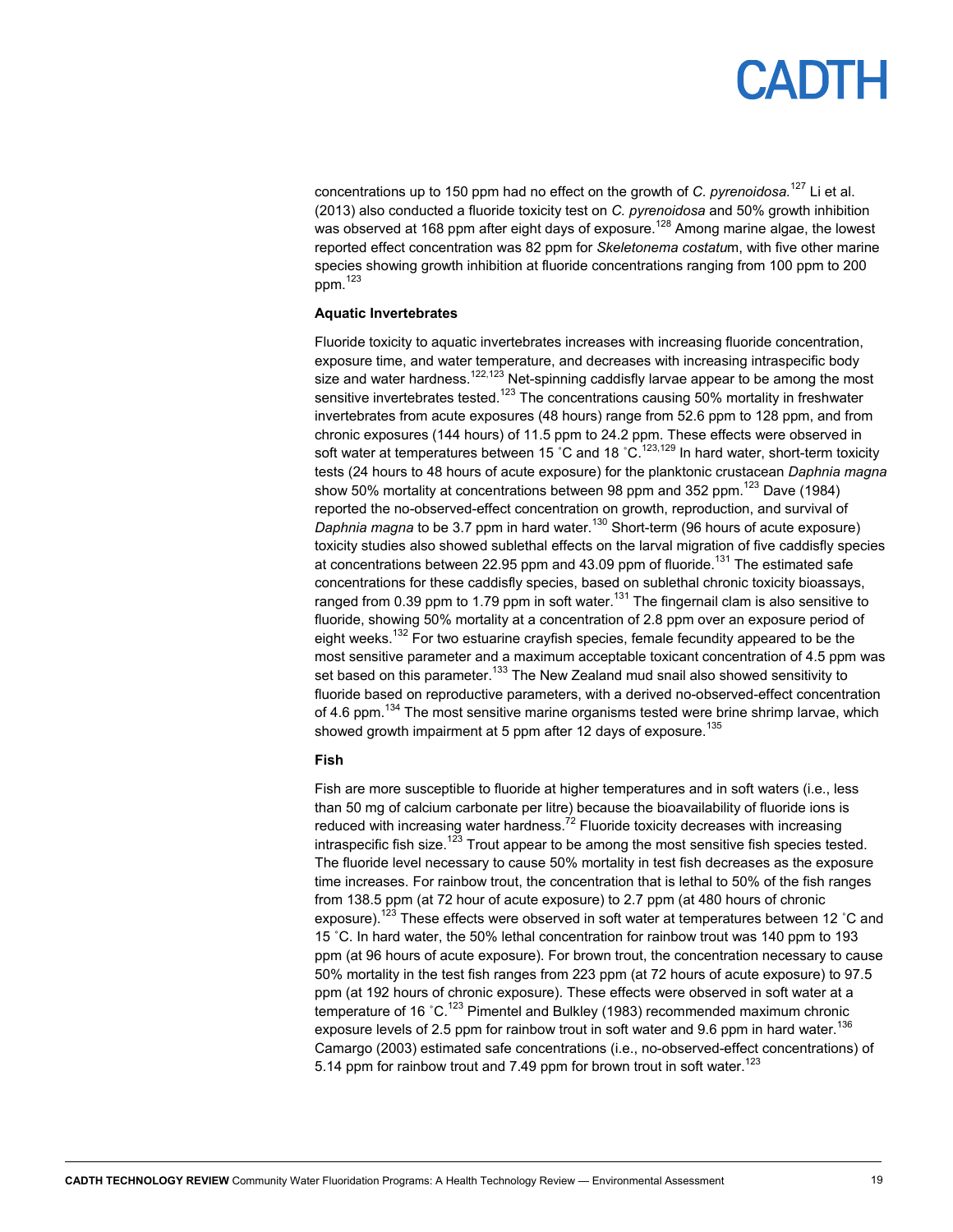Other fish species are less sensitive to fluoride. For the common carp, the fluoride concentration necessary to cause 50% mortality (at 480 hours of chronic exposure) was 81 ppm in soft water (McPherson et al., 2014).<sup>122</sup> For fathead minnow, 50% mortality (at 96 hours of acute exposure) occurred at 315 ppm of fluoride in soft water.<sup>122</sup> For Siberian sturgeon, 20% mortality occurred at less than 51.8 ppm of fluoride (at 90 days of chronic exposure) and the concentration causing growth inhibition in 10% of the test fish was 7.7 ppm in soft water.<sup>137</sup> For the three-spined stickleback, the concentration necessary to cause 50% mortality (at 96 hours of acute exposure) was 340 ppm to 460 ppm in hard water.<sup>123</sup>

Few studies indicate that low levels of fluoride (1.5 ppm or less) have adverse effects on fish. Delayed hatching of rainbow trout has been reported at 1.5 ppm of fluoride (Foulkes and Anderson, 1994; Osterman, 1990).<sup>73,138</sup> Damkaer and Dey (1984) suggest that fluoride released from an aluminum plant at concentrations of 0.3 ppm to 0.5 ppm had a negative effect on the passage time of adult Pacific salmon at John Day Dam in British Columbia.<sup>139</sup> The resultant effects on the population dynamics in the environment were not modelled in the study and are therefore unknown. Those authors conducted behavioural tests to confirm the cause-and-effect relationship by means of a two-choice flume where upstream migrants could choose to proceed into the left or right arms. Of the chinook and coho salmon moving upstream into one arm or the other, 75% and 66% chose the non-fluoride side, respectively. Chum salmon did not indicate as strong an avoidance response as the chinook or coho salmon. Their results suggest that 0.2 ppm may be near or below the threshold for fluoride sensitivity in chinook and coho salmon. Damkaer and Dey (1984) also reported elevations in levels of blood-thyroxine in smolting juveniles kept in fluoride concentrations of 0.3 ppm and 0.5 ppm.<sup>139</sup> Blood-thyroxine has been implicated in the migratory behaviour of juvenile salmonids.<sup>140</sup>

### **Amphibians**

With respect to amphibians, Cameron (1940) reported that 2 ppm of fluoride in distilled water and 4 ppm in well water caused a delay in the development of frog tadpoles.<sup>141</sup> In pond water, 25 ppm of fluoride produced no retardation, but 30 ppm had an adverse effect. The differences between the effect concentration in the pond water versus the distilled or well water is likely due to differences in the overall water chemistry (i.e., the presence of other elements in the water). Consistent with this older publication, Kuusisto and Telkka (1961) reported that frog tadpoles exposed to 1 ppm of fluoride in tap water had delayed metamorphosis.<sup>142</sup> However, more recent work by Goh and Nef (2003) using an established method for the evaluation of the developmental toxicities of chemicals (e.g., frog embryo teratogenesis assay-*Xenopus*) found that the minimum concentration to inhibit embryo growth was 140 ppm. $143$ 

### *Risk*

The potential environmental (toxicological) risks associated with CWF were characterized by evaluating information from assessment of the interaction among exposure, receptor, and hazard. In an ecological risk assessment, survival, reproduction, and growth are the basic measurement endpoints on which risk to individual receptors, populations, and communities is based.<sup>144,145</sup> However, exposure of receptors at field- or CWF-relevant levels of fluoride is often at sublethal concentrations; therefore, in addition to the aforementioned general measurement endpoints of biological effect, sublethal endpoints, such as behavioural responses, were also considered as part of this qualitative ecological risk assessment.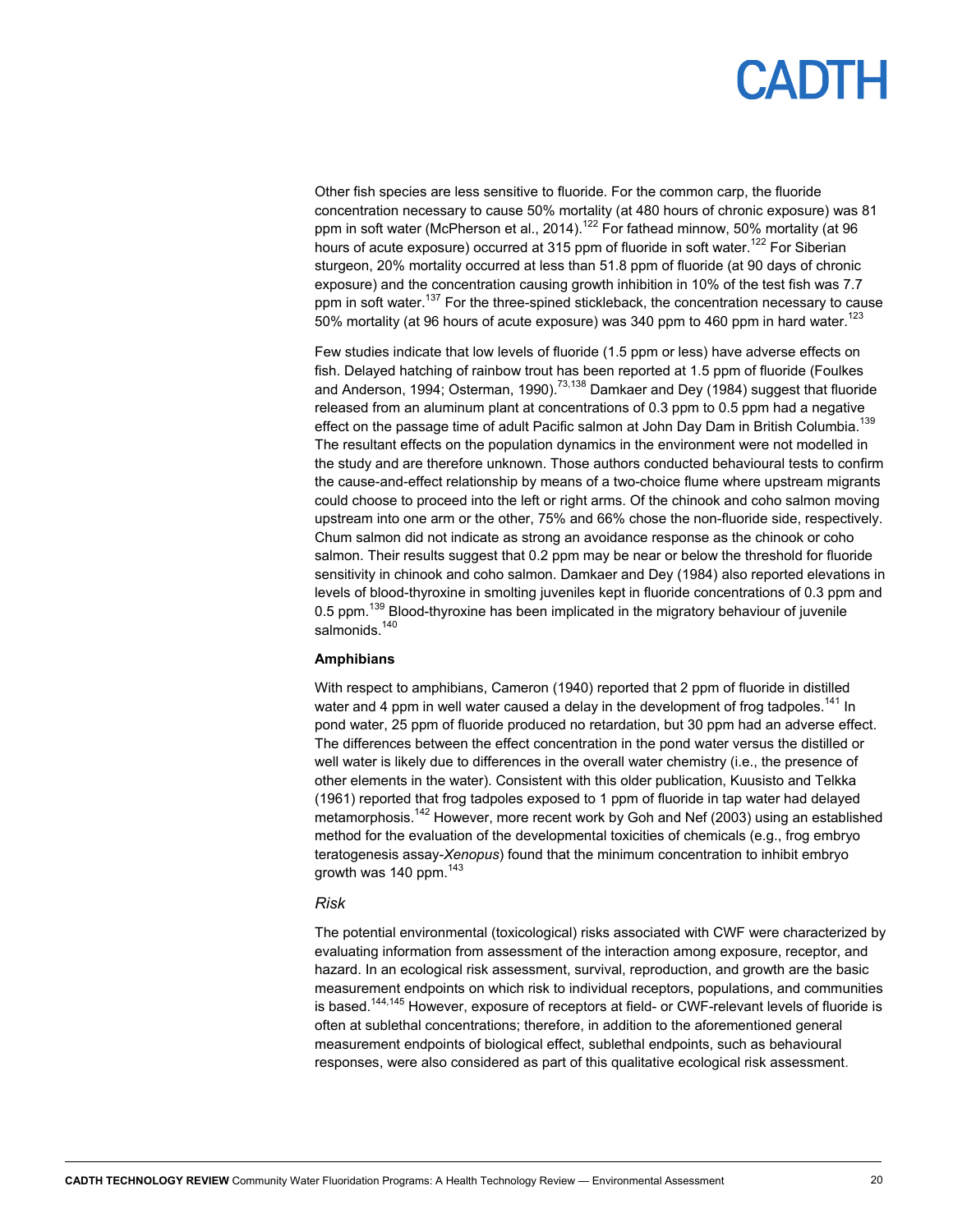Although fluoride from community water supplies can be released into soil, groundwater, and sediment, numerous natural and anthropogenic sources also contribute fluoride to these environmental media. Given the lack of published exposure data for soil, groundwater, and sediment from CWF, it is difficult to attribute a fluoride concentration that ecological receptors may be exposed to in these media and thus, an assessment of risk cannot be made. However, it is worth considering that fluoride is naturally present in Canadian soils at concentrations between 300 ppm and 700 ppm and that most soils retain fluoride strongly. This means that fluoride in soil is not readily bioavailable for plants, soil invertebrates, and microbes to uptake. Moreover, these ecological receptors generally have a high fluoride tolerance (reported effect concentrations ranging from 55 ppm to 2,500 ppm). At a maximum acceptable limit of 1.5 ppm of fluoride in community water, CWF would not contribute an appreciable amount of fluoride to soil, and given the limited mobility in soil, even less would reach ecological receptors. The Canadian Council of Ministers of the Environment (CCME) recommends that the maximum concentration of total fluoride in irrigation water should not exceed 1 ppm for continuous use on all soils. Ontario, Manitoba, and Saskatchewan also recommend these limits, $63$  while British Columbia recommends a maximum of 2 ppm.<sup>72</sup> Municipal water is not typically used as irrigation water. According to Statistics Canada, less than 1% of the irrigation water that comes from off-farm sources is obtained from tap water and treated waste water.<sup>146</sup>

There is enough information in the literature to allow for a qualitative ecological risk assessment of the aquatic environment. The maximum acceptable limits for CWF is 1.5 ppm;<sup>15</sup> therefore, the assumed worst-case environmental exposure concentration will be equal to this maximum. This concentration is below the acute and chronic toxicity levels for aquatic organisms, which range from 2 ppm to greater than 200 ppm; however, it is higher than the level at which some sublethal effects (e.g., migration and metamorphosis) have been reported for aquatic species. It is also above the Canadian guideline of 0.12 ppm for the protection of freshwater aquatic life.<sup>147</sup> This guideline was derived from the lowest acceptable adverse effect level for the most sensitive caddisfly species *Hydropsyche bronta*. This organism showed 50% mortality at 11.5 ppm of fluoride (144 hours) and CCME subsequently applied a safety factor of 0.01 ppm to derive the guideline (CCME, 2001).<sup>148</sup> It should be acknowledged that background concentrations of fluoride in surface waters often exceed this Canadian guideline. $62$  Moreover, this Canadian guideline is conservatively protective because it does not consider factors that can reduce fluoride toxicity (i.e., lower water temperature, higher water hardness, higher chloride, and calcium and magnesium concentrations). As such, exceedance of this guideline does not necessarily mean adverse effects will occur.

What is more, aquatic organisms will not be exposed to raw municipal water; when fluoridated municipal water is released into the receiving aquatic environment, a minimum 10-fold dilution is likely to occur.<sup>149</sup> Therefore, even at the highest acceptable fluoride concentration (1.5 ppm), it is likely that fluoride in surface waters from CWF would be lower. Osterman (1990) showed that CWF has little impact on the surrounding aquatic environment and estimated that overall, fluoride concentrations in the St. Lawrence river would be raised by 0.001 ppm to 0.002 ppm as a result of CWF. $^{73}$  Other studies have also shown that rivers receiving municipal effluents returned to their background fluoride levels within 5 km to 19 km of the outfall.<sup>77,78</sup> With consideration for transport and dilution, fluoride concentrations in surface waters are expected to return to background values, which are below the lethal and sublethal toxicity thresholds for even the most sensitive aquatic organisms. Therefore, unacceptable risk to aquatic organisms exposed to fluoride from CWF is not expected.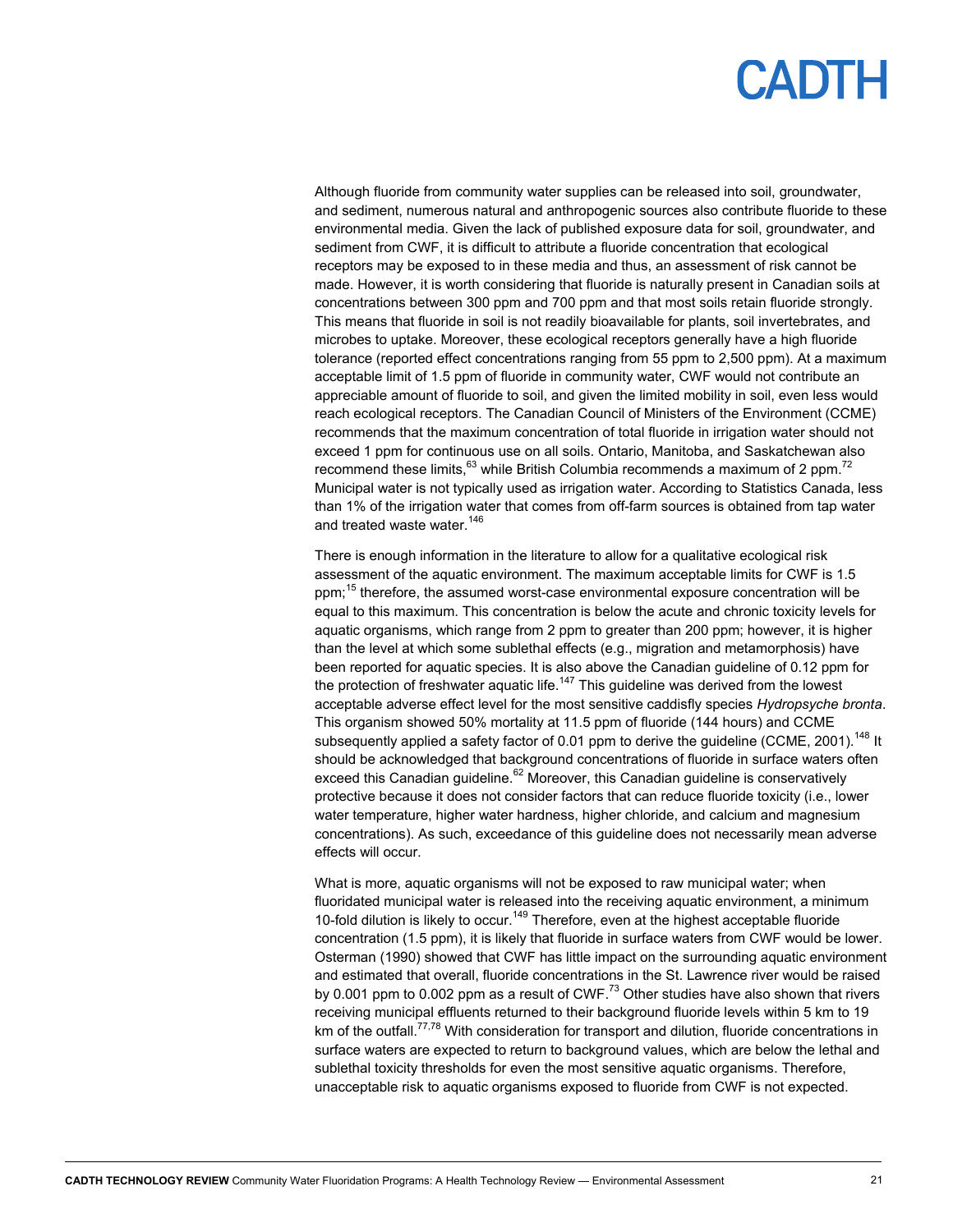Birds and mammals could be exposed to fluoride from CWF by drinking surface water, while domestic mammals and livestock could be exposed by drinking municipal water. There is some evidence that laboratory rats exposed to fluoride concentrations of 1 ppm in their drinking water experience adverse effects on a cellular level (e.g., enzyme inhibition); however, no effects on survival, growth, or reproduction were reported at these levels of exposure.<sup>106,107,112</sup> It is difficult to determine the extent to which data for laboratory rats drinking distilled or tap water spiked with fluoride can be reasonably extrapolated to project the response of wild mammals exposed to fluoride in the aquatic environment. Ideally, dosage routes and regimens in laboratory studies should be designed to mimic actual wildlife exposure scenarios. Nevertheless, even at the maximum acceptable fluoride concentration for CWF (1.5 ppm), the concentration in receiving surface waters, after dilution, should not exceed the recommended levels for birds and mammals that may drink from these waters. As for domestic mammals and livestock that drink municipal water directly, the CCME recommends that the concentration of fluoride in the drinking water should not exceed 2 ppm and that this limit should be reduced to 1 ppm in cases where the feed of animals contains fluoride.<sup>63</sup> British Columbia recommends a maximum total fluoride level of 1.5 ppm in drinking water for wildlife, cattle, breeding stock, and other long-lived mammals; and 4 ppm for all other livestock on a normal diet (British Columbia Ministry of Environment, 1995).<sup>72</sup> Therefore, these domestic animals are not expected to exceed their fluoride tolerance levels from drinking municipal water unless their diet also contains a substantial amount of fluoride.

### **Conclusions**

Overall, based on the information extracted from the relevant literature, the following general themes about CWF and environmental risk emerged:

- 1. Fluoride is ubiquitous in the environment, but the contribution from CWF is minimal  $(< 1\%)$ <sup>62</sup>
- 2. Fluoride from CWF can enter soil, groundwater, surface water, and sediment.
- 3. Fluoride from community water supplies can enter the soil, groundwater, surface waters, and sediment, and many different organisms can be exposed through these media.
- 4. Fluoride concentrations associated with a wide range of adverse effects on ecological receptors are typically not associated with CWF.
- 5. Based on the review of primary and grey literature sources, and with consideration of the fate and behaviour of fluoride in the environment (i.e., dilution and attenuation capacity), unacceptable risks to aquatic and terrestrial organisms exposed to fluoride from CWF is not expected.

The assessment of potential risks to ecological receptors from CWF is not without limitations; indeed, limitations are a fundamental component of all risk assessments. The primary limitations associated with this Environmental Assessment are provided in the following list. Although these limitations are unlikely to reverse the conclusions herein, they may influence the strength of the arguments.

 Dilution, anion exchange, precipitation, formation of mixed solids, and complexation reduce the levels of free fluoride in the aquatic environment. Furthermore, water temperature, hardness, and the presence of chloride, calcium, and magnesium also affect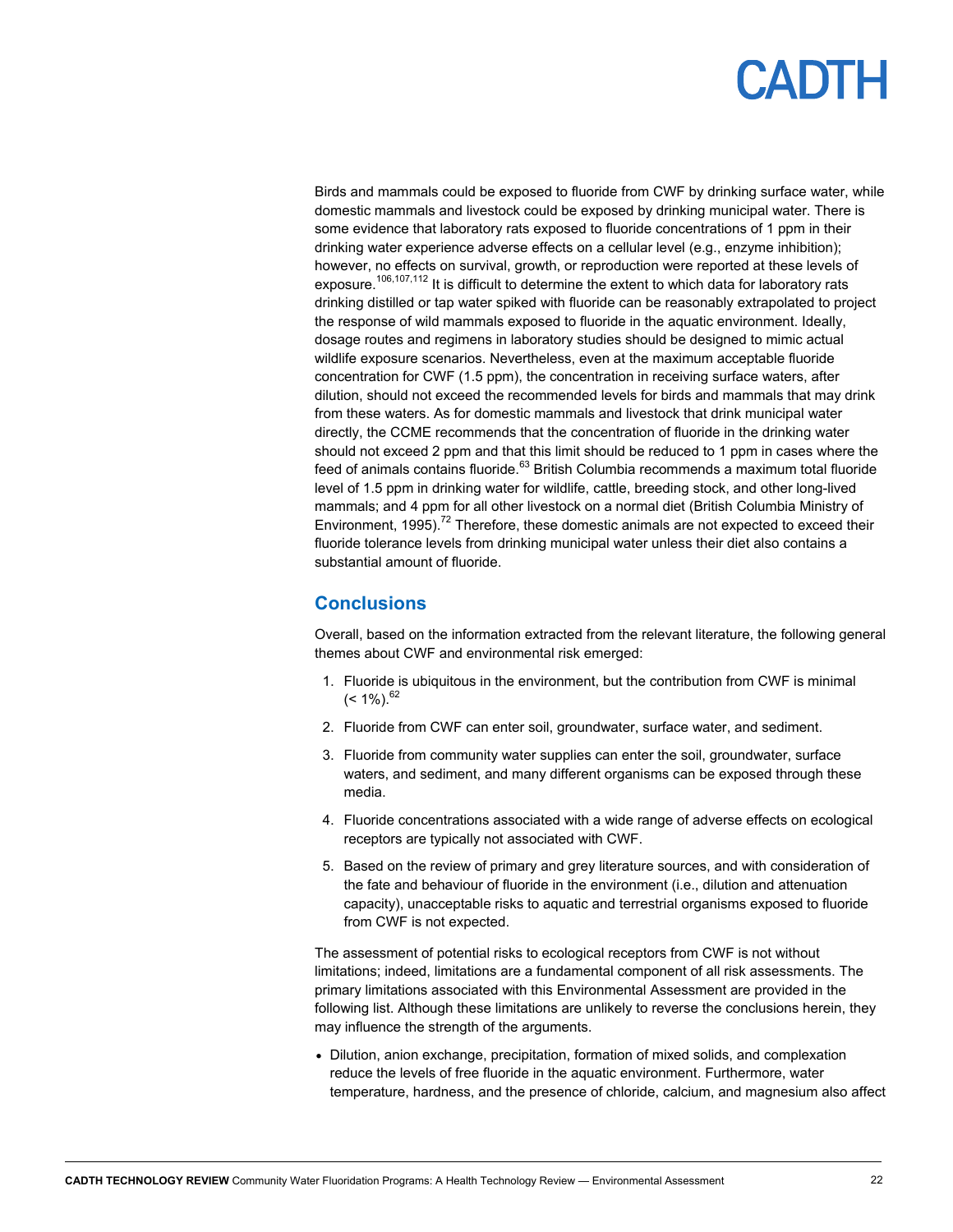# CADIH

fluoride availability. The extent to which these factors reduce the exposure concentration of aquatic receptors must be assessed on a site-specific basis.

- Some authors do not report the form of fluoride used in the toxicity tests. Other authors report sodium fluoride as the form administered but dose levels are not always converted to fluoride equivalents; as such, dose levels reported as fluoride equivalents may sometimes overestimate the actual dose and, consequently, the effect level may be lower than what is reported.
- Some authors do not provide key information on the test performance criteria (e.g., sensitivity of test, positive and negative control responses, degree of biological variability). It is acknowledged that in vitro test methods may not replicate the metabolic processes relevant to chemical toxicity that occur in vivo.
- Some of the studies relied upon in this assessment are over 50 years old. This does not diminish the quality of those works but rather highlights the paucity of studies in recent years, despite widespread CWF practices, and the need for further research.
- Water ingestion rates for birds and mammals must be considered, as it is the actual amount of fluoride consumed that is relevant, and not its concentration in the water alone.
- Some information on fluoride bioaccumulation in the skeleton and soft tissue of aquatic and terrestrial organisms exists, yet there are uncertainties associated with potential food chain biomagnification and whether fluoride concentrates in organisms at higher trophic levels.<sup>148</sup>
- Fluoride effects may be reported in the presence of confounding variables that were not accounted for (e.g., the presence of other compounds, the nutritional status of the organism).
- The specific cation associated with a fluoride salt may affect fluoride toxicity. Fluoride is one of the main ions responsible for solubilizing beryllium, aluminum, scandium, niobium, tantalum, iron, and tin in natural waters;<sup>72</sup> therefore, there are uncertainties associated with the interactive or synergistic effects of fluoride.
- Fluoride is persistent in the environment and inputs from CWF and other sources (natural and anthropogenic) are cumulative over the years. However, since CWF is not a substantial source of fluoride, it may take a very long time to build up appreciable amounts of fluoride in the environment. Nevertheless, the repercussions of the continual addition of fluoride to community water on ecological receptors in the long term are unknown. The distribution and deposition of fluoride from CWF in different environmental media (i.e., soil, sediment, groundwater, and surface water) must be continuously monitored.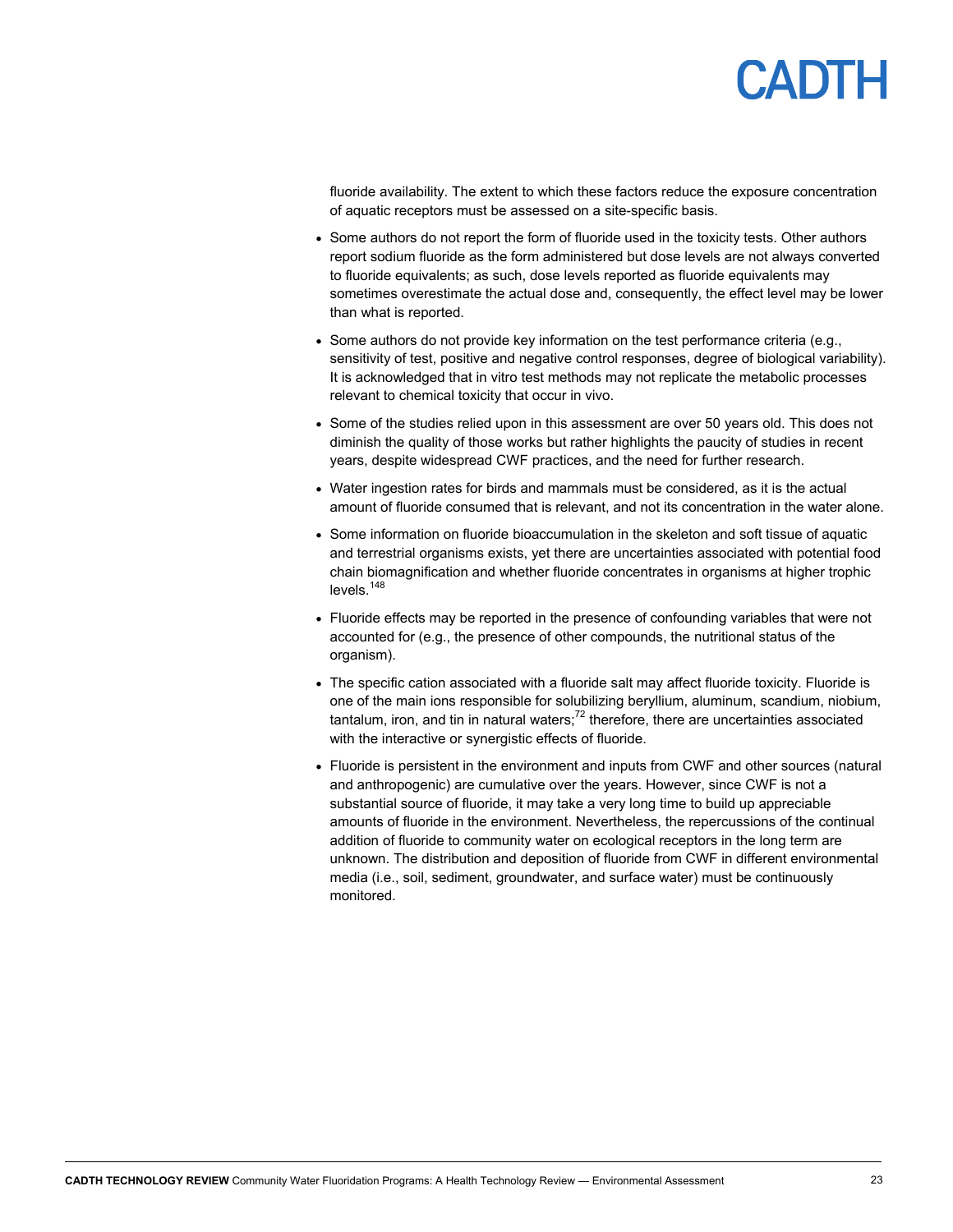## PADIH

### **References**

- 1. Behrman RE, Kliegman RM, Arvin AM, editors. *Nelson textbook of pediatrics.* 15th ed. Philadelphia (PA): W.B. Saunders Co.; 1996.
- 2. Health Canada. Report on the findings of the oral health component of the Canadian Health Measures Survey 2007-2009. Ottawa (ON): Government of Canada; 2010: http://publications.gc.ca/collections/collection\_2010/sc-hc/H34-221-2010-eng.pdf. Accessed 2018 Aug 2.
- 3. Ripa LW. A half-century of community water fluoridation in the United States: review and commentary. *J Public Health Dent.* 1993;53(1):17-44.
- 4. Locker D, Matear D. *Oral disorders, systemic health, well-being and the quality of life: a summary of recent research evidence.* Toronto (ON): University of Toronto; 2000.
- 5. Low W, Tan S, Schwartz S. The effect of severe caries on the quality of life in young children. *Pediatr Dent.* 1999;21(6):325-326.
- 6. Ayhan H, Suskan E, Yildirim S. The effect of nursing or rampant caries on height, body weight and head circumference. *J Clin Pediatr Dent.*  1996;20(3):209-212.
- 7. Jackson SL, Vann WF, Jr., Kotch JB, Pahel BT, Lee JY. Impact of poor oral health on children's school attendance and performance. *Am J Public Health.* 2011;101(10):1900-1906. http://www.ncbi.nlm.nih.gov/pmc/articles/PMC3222359. Accessed 2017 Oct 31.
- 8. Gift HC, Reisine ST, Larach DC. The social impact of dental problems and visits. *Am J Public Health.* 1992;82(12):1663-1668. http://www.ncbi.nlm.nih.gov/pmc/articles/PMC1694558. Accessed 2017 Oct 31.
- 9. Clarke M, Locker D, Berall G, Pencharz P, Kenny DJ, Judd P. Malnourishment in a population of young children with severe early childhood caries. *Pediatr Dent.* 2006;28(3):254-259.
- 10. Offenbacher S, Katz V, Fertik G, et al. Periodontal infection as a possible risk factor for preterm low birth weight. *J Periodontol.* 1996;67(10 Suppl):1103- 1113.
- 11. Dasanayake AP. Poor periodontal health of the pregnant woman as a risk factor for low birth weight. *Ann Periodontol.* 1998;3(1):206-212.
- 12. National health expenditure trends, 1975 to 2018. Ottawa (ON): Canadian Institute for Health Information; 2018: https://www.cihi.ca/sites/default/files/document/nhex-trends-narrative-report-2018-en-web.pdf. Accessed 2019 Jan 15.
- 13. The state of oral health in Canada. Ottawa (ON): Canadian Dental Association; 2017: https://www.cdaadc.ca/stateoforalhealth/\_files/TheStateofOralHealthinCanada.pdf. Accessed 2018 Mar 3.
- 14. Water fluoridation: questions & answers. Toronto (ON): University of Toronto, Faculty of Dentistry, Dental Public Health program; 2012: http://www.caphd.ca/sites/default/files/WaterFluoridationQA.pdf. Accessed 2017 Oct 31.
- 15. Health Canada. Guidelines for Canadian drinking water quality: guideline technical document -- fluoride. Ottawa (ON): Health Canada, Healthy Environments and Consumer Safety Branch, Water, Air and Climate Change Bureau; 2010: https://www.canada.ca/content/dam/canada/healthcanada/migration/healthy-canadians/publications/healthy-living-vie-saine/water-fluoride-fluorure-eau/alt/water-fluoride-fluorure-eau-eng.pdf. Accessed 2017 Oct 31.
- 16. Hutton WL, Linscott BW, Williams DB. The Brantford fluorine experiment. Interim report after five years of water fluoridation. *Can J Public Health.*  1951;42(3):81-87.
- 17. Connor RA. Editorial. Twenty-fifth anniversary of fluoridation. A public health success story. *Can J Public Health.* 1970;61(4):283-284.
- 18. Dunton EA. Two fluoridation health surveys in Ontario. *Can J Public Health.* 1967;58(7):319-323.
- 19. Smith AG. The Brantford fluorine experiment. *J Can Dent Assoc.* 1946;12:11-14.
- 20. Featherstone JD. Prevention and reversal of dental caries: role of low level fluoride. *Community Dent Oral Epidemiol.* 1999;27(1):31-40.
- 21. Singh KA, Spencer AJ, Armfield JM. Relative effects of pre- and posteruption water fluoride on caries experience of permanent first molars. *J Public Health Dent.* 2003;63(1):11-19.
- 22. Singh KA, Spencer AJ. Relative effects of pre- and post-eruption water fluoride on caries experience by surface type of permanent first molars. *Community Dent Oral Epidemiol.* 2004;32(6):435-446.
- 23. Singh KA, Spencer AJ, Brennan DS. Effects of water fluoride exposure at crown completion and maturation on caries of permanent first molars. *Caries Res.* 2007;41(1):34-42.
- 24. Newbrun E, editor. *Fluorides and dental caries.* Springfield (IL): Charles C. Thomas; 1986.
- 25. Groeneveld A, Van Eck AA, Backer DO. Fluoride in caries prevention: is the effect pre- or post-eruptive? *J Dent Res.* 1990;69 Spec No:751-755.
- 26. Hamilton IR. Biochemical effects of fluoride on oral bacteria. *J Dent Res.* 1990;69 Spec No:660-667.
- 27. Lambrou D, Larsen MJ, Fejerskov O, Tachos B. The effect of fluoride in saliva on remineralization of dental enamel in humans. *Caries Res.*  1981;15(5):341-345.
- 28. Kamel MS, Thomson WM, Drummond BK. Fluoridation and dental caries severity in young children treated under general anaesthesia: an analysis of treatment records in a 10-year case series. *Community Dent Health.* 2013;30(1):15-18.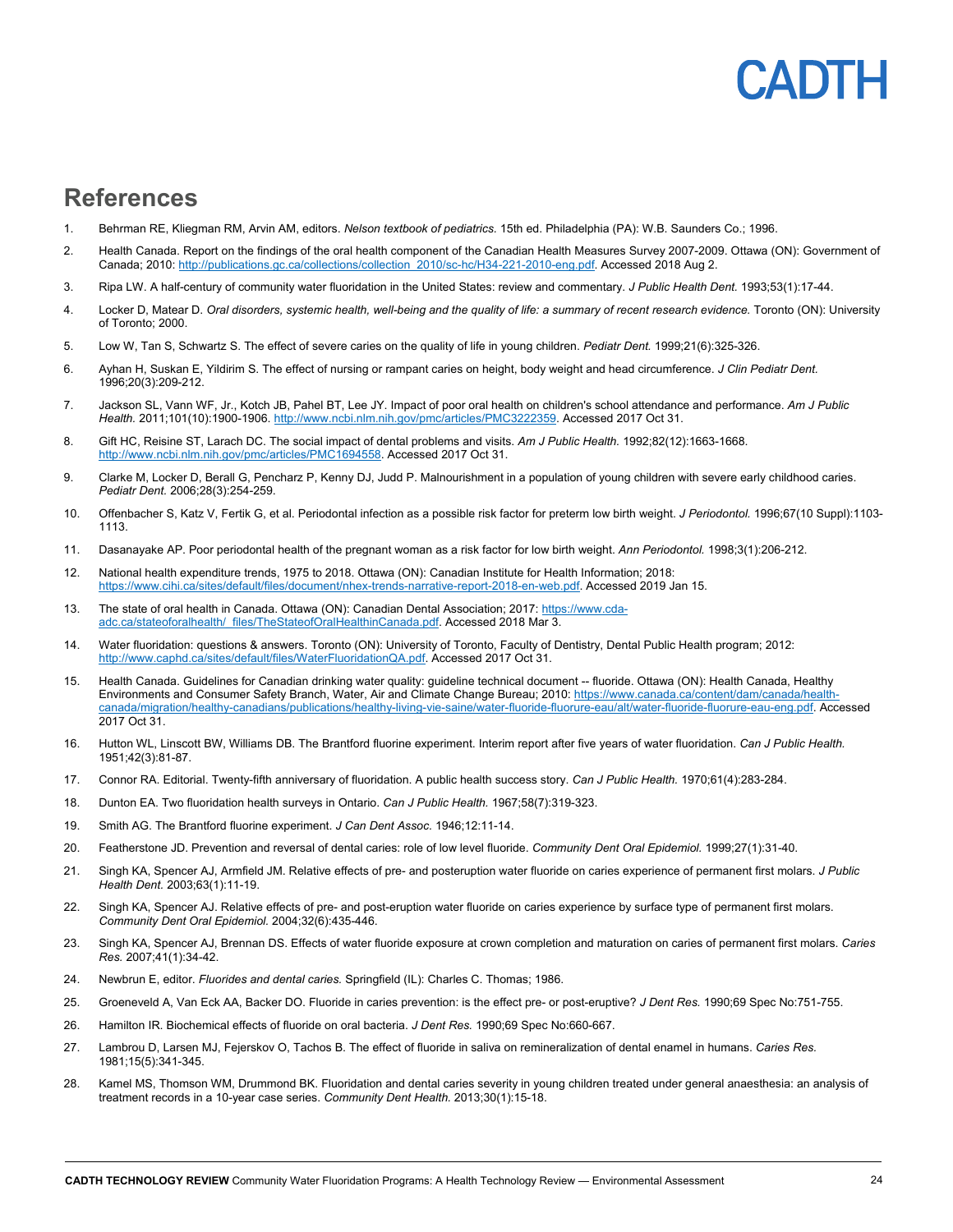# CADIH

- 29. Centers for Disease Control and Prevention (CDC). Water fluoridation and costs of Medicaid treatment for dental decay--Louisiana, 1995-1996. *MMWR Morb Mortal Wkly Rep.* 1999;48(34):753-757. https://www.cdc.gov/mmwr/preview/mmwrhtml/mm4834a2.htm. Accessed 2017 Oct 31.
- 30. Seaman S, Thomas FD, Walker WA. Differences between caries levels in 5-year-old children from fluoridated Anglesey and non-fluoridated mainland Gwynedd in 1987. *Community Dent Health.* 1989;6(3):215-221.
- 31. Evans DJ, Rugg-Gunn AJ, Tabari ED. The effect of 25 years of water fluoridation in Newcastle assessed in four surveys of 5-year-old children over an 18-year period. *Br Dent J.* 1995;178(2):60-64.
- 32. Rugg-Gunn AJ, Carmichael CL, Ferrell RS. Effect of fluoridation and secular trend in caries in 5-year-old children living in Newcastle and Northumberland. *Br Dent J.* 1988;165(10):359-364.
- 33. Downer MC, Blinkhorn AS, Attwood D. Effect of fluoridation on the cost of dental treatment among urban Scottish schoolchildren. *Community Dent Oral Epidemiol.* 1981;9(3):112-116.
- 34. Chippendale I, Storey E. Declining attendances for general anaesthesia and tooth extractions in children following the fluoridation of Melbourne. *Aust Dent J.* 1988;33(5):415-419.
- 35. Whitford GM. The metabolism and toxicity of fluoride. *Monographs in oral science, vol. 16 (book 16)*. Basel (CH): S. Karger; 1996.
- 36. Whitford GM. Fluoride metabolism and excretion in children. *J Public Health Dent.* 1999;59(4):224-228.
- 37. Fluoride. *Nutrient reference values for Australia and New Zealand*. Version 1.1 ed. Canberra (AU): Australian Government, National Health and Medical Research Council; 2017.
- 38. Standing Committee on the Scientific Evaluation of Dietary Reference Intakes. Dietary reference intakes for calcium, phosphorus, magnesium, vitamin D and fluoride. Washington (DC): National Academy Press; 1997: https://www.ncbi.nlm.nih.gov/books/NBK109825/pdf/Bookshelf\_NBK109825.pdf. Accessed 2017 Oct 31.
- 39. Public Health Agency of Canada. The state of community water fluoridation across Canada: 2017 report. Ottawa (ON): Government of Canada; 2017: https://www.canada.ca/content/dam/hc-sc/documents/services/publications/healthy-living/community-water-fluoridation-across-canada-2017/communitywater-fluoridation-across-canada-2017-eng.pdf. Accessed 2018 Mar 29.
- 40. Perrella AM, Kiss SJ. Risk perception, psychological heuristics and the water fluoridation controversy. *Can J Public Health.* 2015;106(4):e197-e203.
- 41. Podgorny PC, McLaren L. Public perceptions and scientific evidence for perceived harms/risks of community water fluoridation: an examination of online comments pertaining to fluoridation cessation in Calgary in 2011. *Can J Public Health.* 2015;106(6):e413-e425.
- 42. Quinonez CR, Locker D. Public opinions on community water fluoridation. *Can J Public Health.* 2009;100(2):96-100.
- 43. Peckham S, Awofeso N. Water fluoridation: a critical review of the physiological effects of ingested fluoride as a public health intervention. *ScientificWorldJournal.* 2014;2014:293019. http://www.ncbi.nlm.nih.gov/pmc/articles/PMC3956646. Accessed 2017 Sep 20.
- 44. Mork N, Griffin S. Perceived safety and benefit of community water fluoridation: 2009 HealthStyles survey. *J Public Health Dent.* 2015;75(4):327-336. https://www.ncbi.nlm.nih.gov/pmc/articles/PMC4813797/. Accessed 2017 Nov 22.
- 45. School dental health Calgary zone. Edmonton (AB): Alberta Health Services; 2018: https://www.albertahealthservices.ca/services/page13173.aspx. Accessed 2018 Jul 10.
- 46. Dental oral health. Regina (SK): Government of Saskatchewan; 2018: https://www.saskatchewan.ca/residents/health/wellness-and-prevention/dentaloral-health. Accessed 2018 Jul 10.
- 47. Resolution on fluoride varnish programs for children at risk for dental caries. Fergus (ON): Wellington-Dufferin-Guelph Public Health; 2017: https://wdgpublichealth.ca/sites/default/files/bh.01.may0317.r12\_resolution\_on\_fluoride\_varnish\_programs\_for\_children\_at\_risk\_for\_dental\_caries\_acce ss.pdf. Accessed 2017 Oct 31.
- 48. McLaren L, McIntyre L. Drinking water fluoridation in Canada: review and synthesis of published literature. Calgary (AB): University of Calgary, Department of Health Sciences; 2011: http://www.albertahealthservices.ca/poph/hi-poph-surv-phids-drinking-water-fluoridation.pdf. Accessed 2018 Aug 2.
- 49. Cheng KK, Chalmers I, Sheldon TA. Adding fluoride to water supplies. *BMJ.* 2007;335(7622):699-702.
- 50. Cohen H, Locker D. The science and ethics of water fluoridation. *J Can Dent Assoc.* 2001;67(10):578-580. http://www.cda-adc.ca/jcda/vol-67/issue-10/578.html. Accessed 2018 Jan 29.
- 51. McNally M, Downie J. The ethics of water fluoridation. *J Can Dent Assoc.* 2000;66(11):592-593. http://www.cda-adc.ca/jcda/vol-66/issue-11/592.html. Accessed 2017 Nov 24.
- 52. McLaren L, Singhal S. Does cessation of community water fluoridation lead to an increase in tooth decay? A systematic review of published studies. *J Epidemiol Community Health.* 2016;70(9):934-940. http://www.ncbi.nlm.nih.gov/pmc/articles/PMC5013153. Accessed 2017 Oct 31.
- 53. Moncton to debate return of fluoride in drinking water. Moncton (NB): CBC News; 2016: http://www.cbc.ca/news/canada/new-brunswick/monctonfluoride-water-meeting-1.3900235. Accessed 2017 Oct 31.
- 54. Cromwell A. Saint John councillor says province should pay for water fluoridation. Saint John (NB): Global News; 2016: https://globalnews.ca/news/2980007/saint-john-councillor-says-province-should-pay-for-water-fluoridation/. Accessed 2017 Oct 31.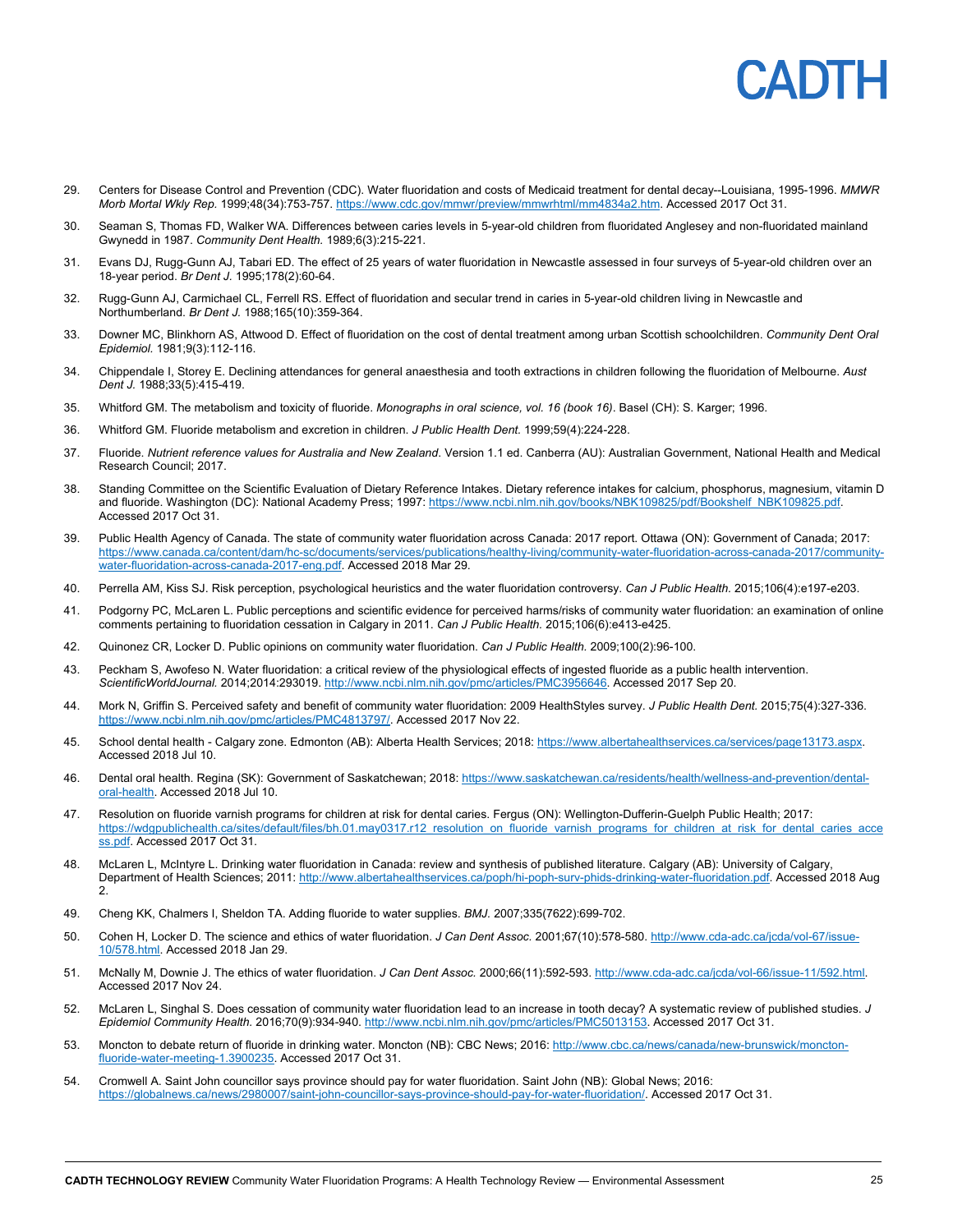

- 55. Community water fluoridation programs: a health technology assessment review of dental caries and other health outcomes. *(CADTH Technology review no.12)*. Ottawa (ON): CADTH; 2019.
- 56. Community water fluoridation programs: a health technology assessment budget impact analysis. *(CADTH Technology review no.13)*. Ottawa (ON): CADTH; 2019.
- 57. Community water fluoridation programs: a health technology assessment implementation issues analysis. *(CADTH Technology review no.15)*. Ottawa (ON): CADTH; 2019.
- 58. Community water fluoridation programs: a health technology assessment environmental assessment. *(CADTH Technology review no.14)*. Ottawa (ON): CADTH; 2019.
- 59. Community water fluoridation programs: a health technology assessment ethical considerations. *(CADTH Technology review no.16)*. Ottawa (ON): CADTH; 2019.
- 60. Agency for Toxic Substances and Disease Registry (ATSDR). Toxicological profile for fluorides, hydrogen fluoride, and fluorine. Atlanta (GA): U.S. Department of Health and Human Services, Public Health Service; 2003: https://www.atsdr.cdc.gov/toxprofiles/tp11.pdf. Accessed 2018 Mar 2.
- 61. Fluorides. *(Environmental Health Criteria 227)*. Geneva (Switzerland): World Health Organization; 2002.
- 62. Government of Canada, Environment Canada, Health Canada. Canadian Environmental Protection Act. Priority substances list assessment report: inorganic fluorides. Ottawa (ON): Minister of Supply and Services Canada; 1993: https://www.canada.ca/content/dam/hc-sc/migration/hc-sc/ewhsemt/alt\_formats/hecs-sesc/pdf/pubs/contaminants/psl1-lsp1/fluorides\_inorg\_fluorures/inorganic\_fluorides-eng.pdf. Accessed 2018 Mar 2.
- 63. Canadian water quality guidelines. Winnipeg (MB): Canadian Council of Ministers of the Environment; 2008: https://www.ccme.ca/files/Resources/supporting\_scientific\_documents/cwqg\_pn\_1040.pdf. Accessed 2018 Mar 2.
- 64. Yarmolinsky J, Ratnapalan S, Kenny DJ. Variation in urban and rural water fluoride levels in Ontario. *J Can Dent Assoc.* 2009;75(10):707. http://www.cda-adc.ca/jcda/vol-75/issue-10/707.html. Accessed 2018 Mar 2.
- 65. Waugh D. Human toxicity, environmental impact and legal implications of water fluoridation (technical report). Brandon, Co. Cork (Ireland): EnviroManagement Services; 2012: http://www.enviro.ie/Human%20Toxicity,%20Environmental%20Impact%20and%20Legal%20Implications%20of%20Water%20Fluoridation\_February%2 02012 EnviroManagement%20Services.pdf. Accessed 2018 Mar 2.
- 66. Wallis P, Gehr R, Anderson P. Fluorides in wastewater discharges: toxic challenges to the St. Lawrence River Biological Community. *Water Qual Res J Can.* 1996;31(4):809-838.
- 67. Pickering WF. The mobility of sulable fluoride in soils. *Environ Pollut B.* 1985;9(4):281-308.
- 68. Cronin SJ, Manoharan V, Hedley MJ, Loganathan P. Fluoride: a review of its fate, bioavailability, and risks of fluorosis in grazed-pasture systems in New Zealand. *N Z J Agric Res.* 2000;43(3):295-321.
- 69. Gibson JA, Willett I, Bond W. The effects of sulphate and fluoride on the sorption of aluminium by an oxisol. *J Soil Sci.* 1992;43(3):429-439.
- 70. Oelschlager WO. Fluoride uptake in soil and its depletion. *Fluoride.* 1971;4(2):80-84.
- 71. Pescod MB. Wastewater treatment and use in agriculture: FAO irrigation and drainage, paper 47. Rome (Italy): Food and Agriculture Organization of the United Nations; 1992: http://www.fao.org/docrep/t0551e/t0551e0b.htm. Accessed 2018 Mar 2.
- 72. Water quality: ambient water quality criteria for fluoride. Victoria (BC): British Columbia Ministry of Environment; 1995: https://www2.gov.bc.ca/assets/gov/environment/air-land-water/water/water-quality/wqgs-wqos/approved-wqgs/fluoride-tech.pdf. Accessed 2018 Mar 2.
- 73. Osterman JW. Evaluating the impact of municipal water fluoridation on the aquatic environment. *Am J Public Health.* 1990;80(10):1230-1235. https://www.ncbi.nlm.nih.gov/pmc/articles/PMC1404812/. Accessed 2018 Mar 2.
- 74. Masuda TT. Persistence of fluoride from organic origins in waste waters. *Devel Indust Microbiol.* 1964;5:53-70.
- 75. Metcalfe-Smith JL, Holtze KE, Sirota GR, Reid JJ, de Solla SR. Toxicity of aqueous and sediment-associated fluoride to freshwater organisms. *Environ Toxicol Chem.* 2003;22(1):161-166.
- 76. Borgnino L, Garcia MG, Bia G, Stupar YV, Le Coustumer P, Depetris PJ. Mechanisms of fluoride release in sediments of Argentina's central region. *Sci Total Environ.* 2013;443(15):245-255.
- 77. Bahls LL. Diatom community response to primary wastewater effluent. *J Water Pollut Control Fed.* 1973;45(1):134-144.
- 78. Smith L, Armstrong WD. Fluoride in treated sewage and in rain and snow. *Arch Environ Health.* 1977;32(1):21-23.
- 79. Rao DN, Pal D. Effect of fluoride pollution on the organic matter content of soil. *Plant Soil.* 1978;49(3):653-656.
- 80. van Wensem J, Adema T. Effects of fluoride on soil fauna mediated litter decomposition. *Environ Pollut.* 1991;72(3):239-251.
- 81. Ropelewska E, Dziejowski J, Zapotoczny P. Changes in the microbial activity and thermal properties of soil treated with sodium chloride. *Appl Soil Ecol.*  2016;98:159-165.
- 82. Tscherko D, Kandeler E. Ecotoxicological effects of fluorine deposits on microbial biomass and enzyme activity in grassland. *Eur J Soil Sci.*  1997;48(2):329-335.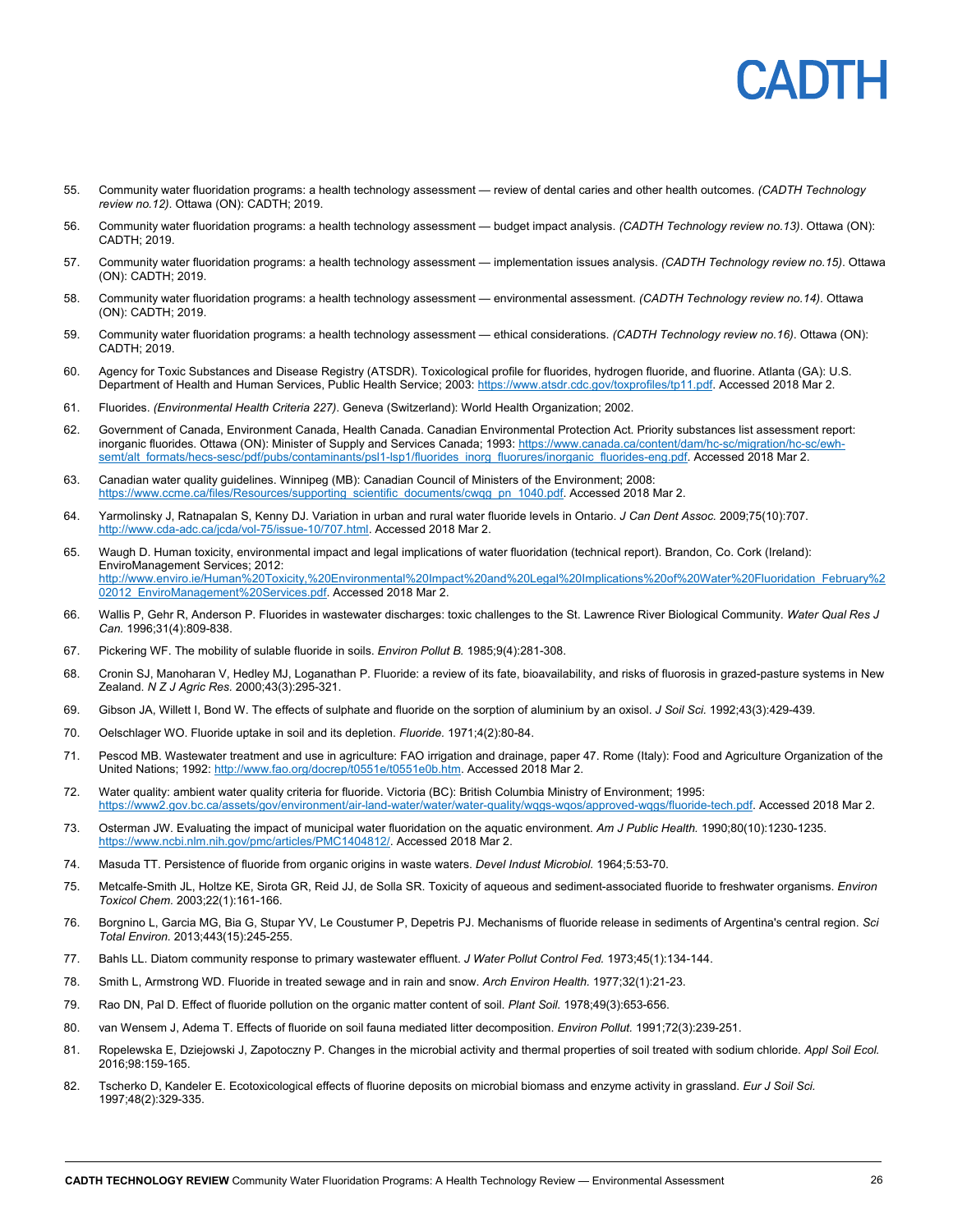## **PADTI**

- 83. Carrera J, Torrijos M, Baeza JA, Lafuente J, Vicent T. Inhibition of nitrification by fluoride in high-strength ammonium wastewater in activated sludge. *Process Biochem.* 2003;39(1):73-79.
- 84. Singh M, Kar D. Effect of fluoride on the settleability of biomass from an activated sludge plant treating petrochemical effluent. *J Ferment Bioeng.*  1989;67(5):366-368.
- 85. Ochoa-Herrera V, Banihani Q, León G, Khatri CA, Field JA, Sierra-Alvarez R. Toxicity of fluoride to microorganisms in biological wastewater treatment systems. *Water Res.* 2009;43(13):3177-3186.
- 86. Horner JM, Bell JNB. Evolution of fluoride tolerance in Plantago lanceolata. *Sci Total Environ.* 1995;159(2):163-168.
- 87. Jha SK, Nayak AK, Sharma YK. Fluoride toxicity effects in onion (Allium cepa L.) grown in contaminated soils. *Chemosphere.* 2009;76(3):353-356.
- 88. Koblar A, Tavcar G, Ponikvar-Svet M. Stress syndrome response of nettle (Urtica dioica L.) grown in fluoride contaminated substrate to fluoride and fluorine accumulation pattern. *J Fluor Chem.* 2015;172:7-12.
- 89. Singh V, Gupta MK, Rajwanshi P, et al. Plant uptake of fluoride in irrigation water by lady finger (Abelmoschus esculentus). *Food Chem Toxicol.*  1995;33(5):399-402.
- 90. Szostek R, Ciecko A. Effect of soil contamination with fluorine on the yield and content of nitrogen forms in the biomass of crops. *Environ Sci Pollut Res.*  2017;24(9):8588-8601.
- 91. Telesnski A, Siwczyk F, Zakrzewska H. Determination of the 50% phytoxicity threshold for different fluoride concentrations affecting the spring wheat (triticum aestivum l.) and white mustard (sinapis alba l.) seedlings. *Fluoride.* 2012;45(3):213-214.
- 92. Jha SK, Nayak AK, Sharma YK. Response of spinach (Spinacea oleracea) to the added fluoride in an alkaline soil. *Food Chem Toxicol.*  2008;46(9):2968-2971.
- 93. Kumar S, Singh M. Effect of fluoride contaminated irrigation water on Eco-physiology, biomass and yield in Gossypium hirsutum L. *Trop Plant Res.*  2015;2(2):134-142. http://www.tropicalplantresearch.com/archives/2015/vol2issue2/11.pdf. Accessed 2018 Mar 2.
- 94. Cui X, Wang X-D, Fan W-H, Wang J-M, Cui K-Y. Effects of fluoride on soil properties and yield and quality of maize. *Chin J Eco-Agric.* 2011;19(4):897- 901.
- 95. Zouari M, Ben Ahmed C, Fourati R, et al. Soil fluoride spiking effects on olive trees (*Olea europaea*, L. cv. Chemlali). *Ecotoxicol Environ Saf.*  2014;108:78-83.
- 96. Bale SS, Hart GE. Studies on the cytogenetic and genetic effects of fluoride on barley. I. A comparative study of the effects of sodium fluoride and hydrofluoric acid on seedling root tips. *Can J Genet Cytol.* 1973;15(4):695-702.
- 97. Bale SS, Hart GE. Studies on the cytogenetic and genetic effects of fluoride on barley. II. The effects of treatments of seedling coleoptiles with sodium fluoride. *Can J Genet Cytol.* 1973;15(4):703-712.
- 98. Conover CA, Poole RT. Influence of fluoride on foliar necrosis of Cordyline terminalis cv Baby Doll during propagation. *Proc Fla State Hort Soc.*  1971;84:380-383.
- 99. Woltz SS, Marousky FJ. Effect of fluoride and floral preservative on fluoride content and injury to gladiolus florets and injury to poinsetta bracts. *Fla State Hort Soc.* 1972;85:416-418. http://fshs.org/proceedings-o/1972-vol-85/416-418%20(WOLTZ).pdf. Accessed 2018 Mar 2.
- 100. Merkley JW, Sexton TJ. Reproductive performance of White Leghorns provided fluoride. *Poult Sci.* 1982;61(1):52-56.
- 101. Coetzee CB, Casey NH, Meyer JA. Fluoride tolerance of laying hens. *Br Poult Sci.* 1997;38(5):597-602.
- 102. Vohra P. Fluoride tolerance of Japanese quail. *Poult Sci.* 1973;52(1).
- 103. Fleming WJ, Grue CE, Schuler CA, Bunck CM. Effects of oral doses of fluoride on nesting European starlings. *Arch Environ Contam Toxicol.*  1987;16:483-489.
- 104. Boulton IC, Cooke JA, Johnson MS. Fluoride accumulation and toxicity in laboratory populations of wild small mammals and white mice. *J Appl Toxicol.*  1995;15(6):423-431.
- 105. Ahn HW, Fulton B, Moxon D, Jeffery EH. Interactive effects of fluoride and aluminum uptake and accumulation in bones of rabbits administered both agents in their drinking water. *J Toxicol Environ Health.* 1995;44(3):337-350.
- 106. Kleiner HS, Allmann DW. The effects of fluoridated water on rat urine and tissue cAMP levels. *Arch Oral Biol.* 1982;27(2):107-112.
- 107. Auskaps AM, SHAW JH. Hemoglobin concentration, thyroid weight and growth rate in rats during minimum fluoride ingestion. *J Nutr.* 1955;55(4):611- 621.
- 108. Bobek S, Kahl S, Ewy Z. Effect of long-term fluoride administration on thyroid hormones level blood in rats. *Endocrinol Exp.* 1976;10(4):289-295.
- 109. Boeckh-Haebisch EMA, Oliveira-Filho RM. Systemic effects of fluoridated water on rats. *Braz Arch Biol Technol.* 1997;40(1):57-68.
- 110. Martín-Pardillos A, Sosa C, Millán A, Sorribas V. Effect of water fluoridation on the development of medial vascular calcification in uremic rats. *Toxicology.* 2014;318:40-50.
- 111. Bosworth EB, McCay CM. Pathologic studies of rat kidneys: absence of effects ascribed to fluoride following long-term ingestion of drinking water containing fluoride. *J Dent Res.* 1962;41:949-960.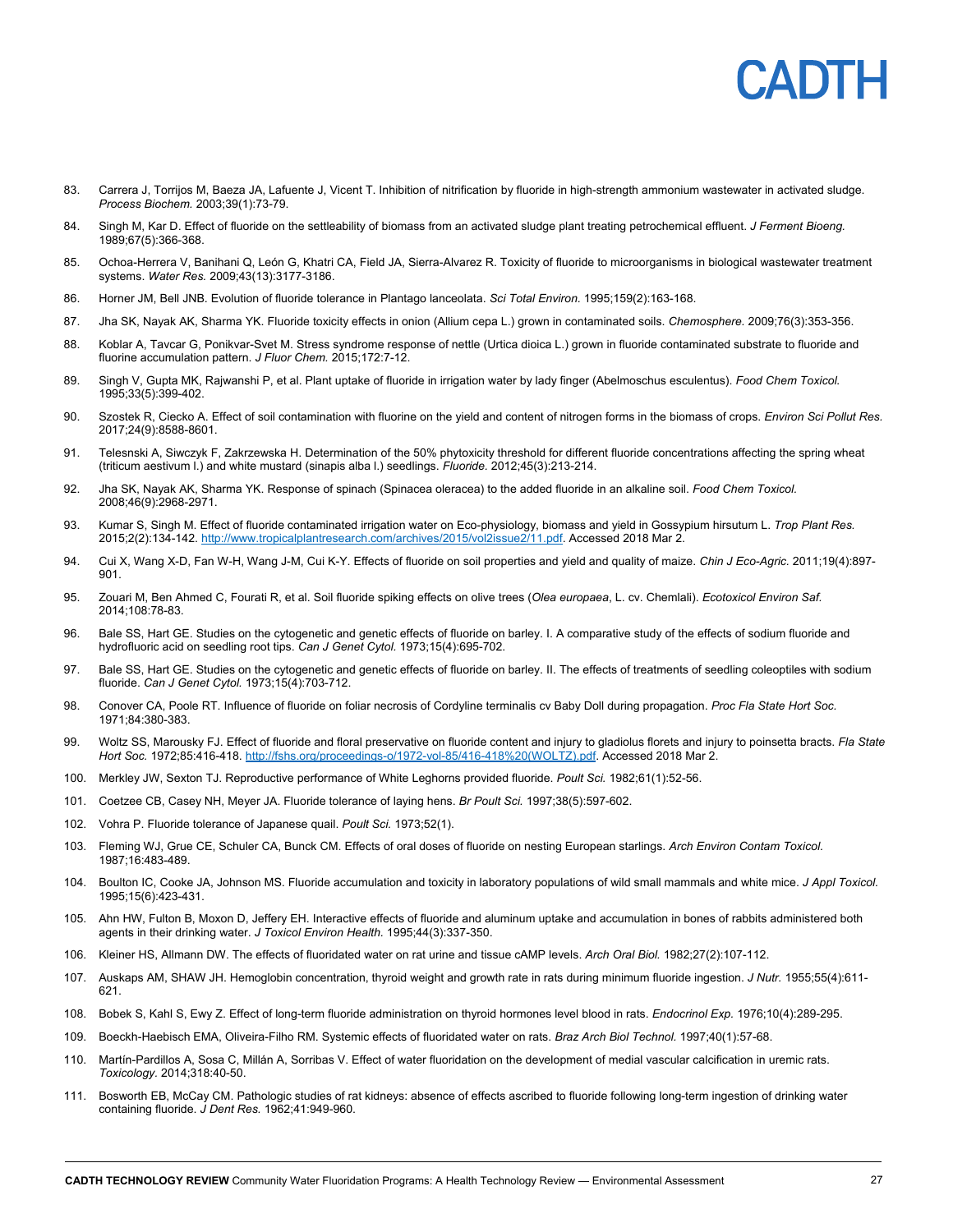## PADIH

- 112. Chouhan S, Lomash V, Flora SJS. Fluoride-induced changes in haem biosynthesis pathway, neurological variables and tissue histopathology of rats. *J Appl Toxicol.* 2010;30(1):63-73.
- 113. Lupo M, Buzalaf MA, Rigalli A. Effect of fluoridated water on plasma insulin levels and glucose homeostasis in rats with renal deficiency. *Biol Trace Elem Res.* 2011;140(2):198-207.
- 114. Sundstrom B. On mild degrees of fluorosis: an experimental, 2-year study of rats drinking distilled water containing 0,1, or 5 ppm F. *J Pathol Microbiol Immunol.* 1972;80A(1):17-20.
- 115. Gedalia I, Gross J, Guttmann S, Steiner JE, Sulman FG, Weinreb MM. The effects of water fluorination on thyroid function, bones and teeth of rats on a low iodine diet. *Arch Int Pharmacodyn Ther.* 1960;129:116-124.
- 116. Manocha SL, Warner H, Olkowski ZL. Cytochemical response of kidney, liver and nervous system of fluoride ions in drinking water. *Histochem J.*  1975;7(4):343-355.
- 117. Zeiger E, Shelby MD, Witt KL. Genetic toxicity of fluoride. *Environ Mol Mutagen.* 1993;21(4):309-318.
- 118. Kram D, Schneider EL, Singer L, Martin GR. The effects of high and low fluoride diets on the frequencies of sister chromatid exchanges. *Mutat Res.*  1978;57(1):51-55.
- 119. Reproductive and Cancer Hazard Assessment Branch Office of Environmental Health Hazard Assessment. Evidence on the carcinogenicity of fluoride and its salts. Sacramento (CA): California Environmental Protection Agency; 2011: https://oehha.ca.gov/media/downloads/proposition-65/chemicals/fluoride070811.pdf. Accessed 2018 Mar 2.
- 120. Smith GE. Is fluoride a mutagen? *Sci Total Environ.* 1988;68.
- 121. National Toxicology Program (NTP). Systematic literature review on the effects of fluoride on learning and memory in animal studies. NTP Research Report 1. Research Triangle Park (NC): National Toxicology Program; 2016: https://ntp.niehs.nih.gov/ntp/results/pubs/rr/reports/rr01\_508.pdf. Accessed 2018 Mar 2.
- 122. Mcpherson CA, Lee DHY, Chapman PM. Development of a fluoride chronic effects benchmark for aquatic life in freshwater. *Environ Toxicol Chem.*  2014;33(11):2621-2627.
- 123. Camargo JA. Fluoride toxicity to aquatic organisms: a review. *Chemosphere.* 2003;50(3):251-264.
- 124. Groth E. Fluoride pollution. *Environment.* 1975;17(3):29-38.
- 125. Groth E. An evaluation of the potential for ecological damage by chronic low-level environmental pollution by fluoride. *Fluoride.* 1975;8(4):224-240.
- 126. Smith AO, Woodson BR. The effects of fluoride on the growth of *Chlorella pyrenoidosa*. *Va J Sci.* 1965;16:1-8.
- 127. Nichol BE, Budd K, Palmer GR, MacArthur JD. The mechanisms of fluoride toxicity and fluoride resistance in *Synechococcus leopoliensis (cyanophyceae)*. *J Phycol.* 1987;23(4):535-541.
- 128. Li Q, Wu YY, Wu YD. Effects of fluoride and chloride on the growth of Chlorella pyrenoidosa. *Water Sci Technol.* 2013;68(3):722-727.
- 129. Camargo JA, Ward JV, Martin KL. The relative sensitivity of competing hydropsychid species to fluoride toxicity in the Cache la Poudre River (Colorado). *Arch Environ Contam Toxicol.* 1992;22(1):107-113.
- 130. Dave G. Effects of fluoride on growth, reproduction and survival in Daphnia magna. *Comp Biochem Physiol C.* 1984;78(2):425-431.
- 131. Camargo JA, La Point TW. Fluoride toxicity to aquatic life: a proposal of safe concentrations for five species of palearctic freshwater invertebrates. *Arch Environ Contam Toxicol.* 1995;29(2):159-163.
- 132. Sparks RE, Sandusky MJ, Paparo AA. *Identification of the water quality factors which prevent fingernail clams from recolonizing the Illinois River, phase III: technical completion report.* Urbana (IL): Water Resources Centre; 1983.
- 133. Connell AD, Airey DD. The chronic effects of fluoride on the estuarine amphipods Grandidierella lutosa and G. lignorum. *Water Res.* 1982;16(8):1313- 1317.
- 134. Alonso Á, Camargo JA. Toxic effects of fluoride ion on survival, reproduction and behaviour of the aquatic snail potamopyrgus antipodarum (Hydrobiidae, Mollusca). *Water Air Soil Pollut.* 2011;219(1-4):81-90.
- 135. Pankhurst NW, Boyden CR, Wilson JB. The effect of fluoride effluent on marine organisms. *Environ Pollut A.* 1980;23(4):299-312.
- 136. Pimentel R, Bulkley RV. Influence of water hardness on fluoride toxicity to rainbow trout. *Environ Toxicol Chem.* 1983;2(4):381-386.
- 137. Shi X, Zhuang P, Zhang L, et al. The bioaccumulation of fluoride ion (-F) in Siberian sturgeon (*Acipenser baerii*) under laboratory conditions. *Chemosphere.* 2009;75(3):376-380.
- 138. Foulkes RG, Anderson AC. Impact of artificial fluoridation on salmon species in the Northwest USA and British Columbia, Canada. *Fluoride.*  1994;27(4):220-226.
- 139. Damkaer DM, Dey DB. Adult fish delay at John Day Dam. Seattle (WA): Costal Zone and Estuarine Studies Division, Northwest and Alaska Fisheries Center, National Marine Fisheries Service, National Oceanic and Atmospheric Administration; 1984: https://www.nwfsc.noaa.gov/assets/26/6372\_10202017\_141449\_Damkaer.and.Dey.1984-adult-dealy-JDD.pdf. Accessed 2018 Mar 2.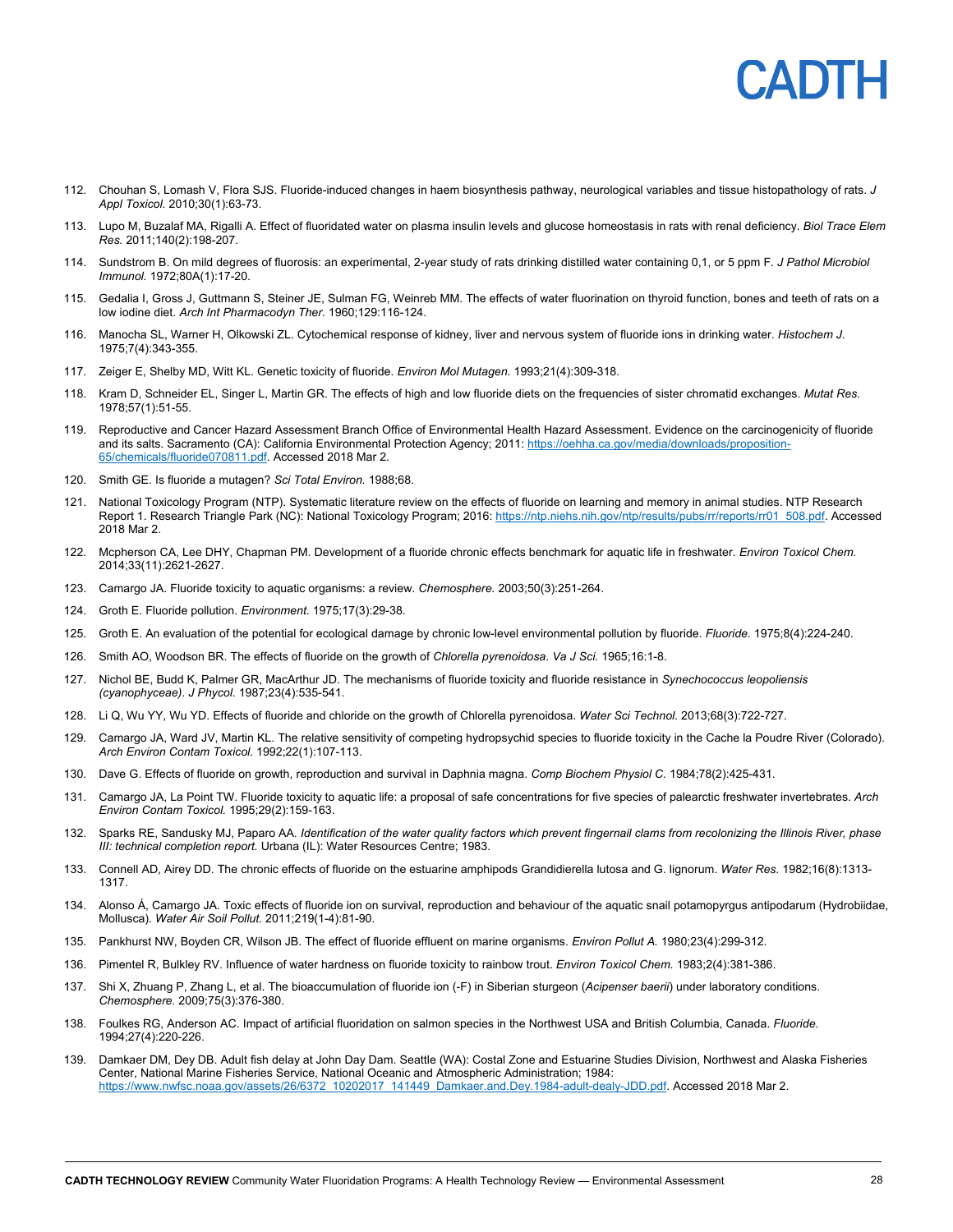

- 140. Godin JG, Dill PA, Drury DE. Effects of thyroid hormones on behavior of yearling Atlantic salmon (Salmo salar). *J Fish Res Board Can.*  1974;31(11):1787-1790.
- 141. Cameron J. Effect of fluorine on hatching time and hatching stage in Rana Pipiens. *Ecology.* 1940;21(2):288-292.
- 142. Kuusisto AN, Telkka A. The effect of sodium fluoride on the metamorphosis of tadpoles. *Acta Odontol Scand.* 1961;19:121-127.
- 143. Goh EH, Neff AW. Effects of fluoride on Xenopus embryo development. *Food Chem Toxicol.* 2003;41(11):1501-1508.
- 144. Generic ecological assessment endpoints (GEAEs) for ecological risk assessment (EPA 630/02/004F). Washington (DC): Environmental Protection Agency; 2003: https://www.epa.gov/sites/production/files/2014-11/documents/generic\_endpoinsts\_2004.pdf. Accessed 2018 Mar 2.
- 145. Federal Contaminated Sites Action Plan (FCSAP) ecological risk assessment guidance. March 2012. Ottawa (ON): Government of Canada; 2013: http://www.federalcontaminatedsites.gc.ca/B15E990A-C0A8-4780-9124-07650F3A68EA/ERA%20Guidance%2030%20March%202012\_FINAL\_En.pdf. Accessed 2018 Mar 2.
- 146. Agricultural water use in Canada. Ottawa (ON): Statistics Canada; 2012: https://www150.statcan.gc.ca/n1/en/pub/16-402-x/16-402-x2013001eng.pdf?st=0cBe6qNA. Accessed 2019 Jan 15.
- 147. Canadian water quality guidelines for the protection of aquatic life: inorganic fluorides. Winnipeg (MB): Canadian Council of Ministers of the Environment; 2002: http://ceqg-rcqe.ccme.ca/download/en/180. Accessed 2018 Mar 2.
- 148. Canadian Council of Ministers of the Environment. *Scientific supporting document: Canadian water quality guidelines for the protection of aquatic life: inorganic fluorides. Report no. 1-1.* Ottawa (ON): National Guidelines and Standards Office, Environmental Quality Branch, Environment Canada; 2001.
- 149. Standards Development Branch Ontario Ministry of the Environment. Rationale for the development of soil and ground water standards for use at contaminated sites in Ontario. PIBS 7386e01. Toronto (ON): Ontario Ministry of the Environment; 2011: https://dr6j45jk9xcmk.cloudfront.net/documents/999/3-6-4-rationale-for-the-development-of-soil-and.pdf. Accessed 2018 Mar 2.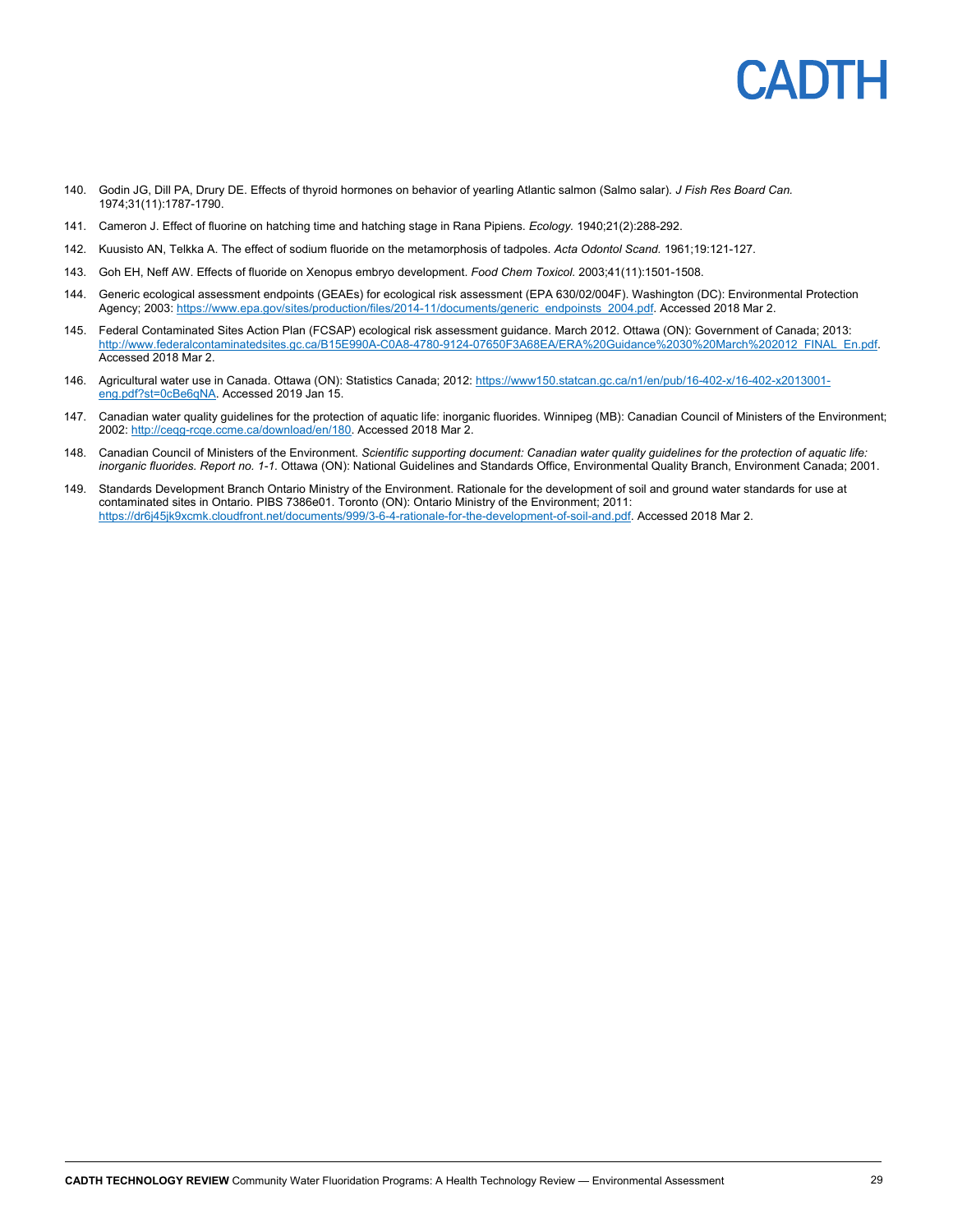

### **Appendix 1: Analytical Framework**

| <b>Research Questions</b>                                                                                                                                                                                                                                 | <b>Methods</b>                                                             |
|-----------------------------------------------------------------------------------------------------------------------------------------------------------------------------------------------------------------------------------------------------------|----------------------------------------------------------------------------|
| Q1. What is the effectiveness of community water fluoridation compared with non-<br>fluoridated drinking water in the prevention of dental caries in children and adults?                                                                                 | Update of two published systematic<br>reviews                              |
| Q2. What are the effects of community water fluoridation cessation compared with<br>continued community water fluoridation, the period before cessation of water<br>fluoridation, or non-fluoridated communities on dental caries in children and adults? |                                                                            |
| Q3. What are the negative effects of community water fluoridation (at a given fluoride<br>level) compared with non-fluoridated drinking water (fluoride level < 0.4 parts per<br>million) or fluoridation at different levels on human health outcomes?   |                                                                            |
| Q4. What is the budget impact of introducing water fluoridation in a Canadian<br>municipality without an existing community water fluoridation program from a<br>societal perspective?                                                                    | Budget impact analyses                                                     |
| Q5. What is the budget impact of ceasing water fluoridation in a Canadian municipality<br>that presently has a community water fluoridation program from a societal<br>perspective?                                                                       |                                                                            |
| Q6. What are the main challenges, considerations, and enablers to implementing or<br>maintaining community water fluoridation programs in Canada?                                                                                                         | Consultations with targeted experts and<br>stakeholders                    |
| Q7. What are the main challenges, considerations and enablers to the cessation of<br>community water fluoridation programs in Canada?                                                                                                                     | Narrative summary of the published and<br>grey literature                  |
|                                                                                                                                                                                                                                                           | Survey on implementation issues related<br>to community water fluoridation |

**Policy Question: Should community water fluoridation be encouraged and maintained in Canada?**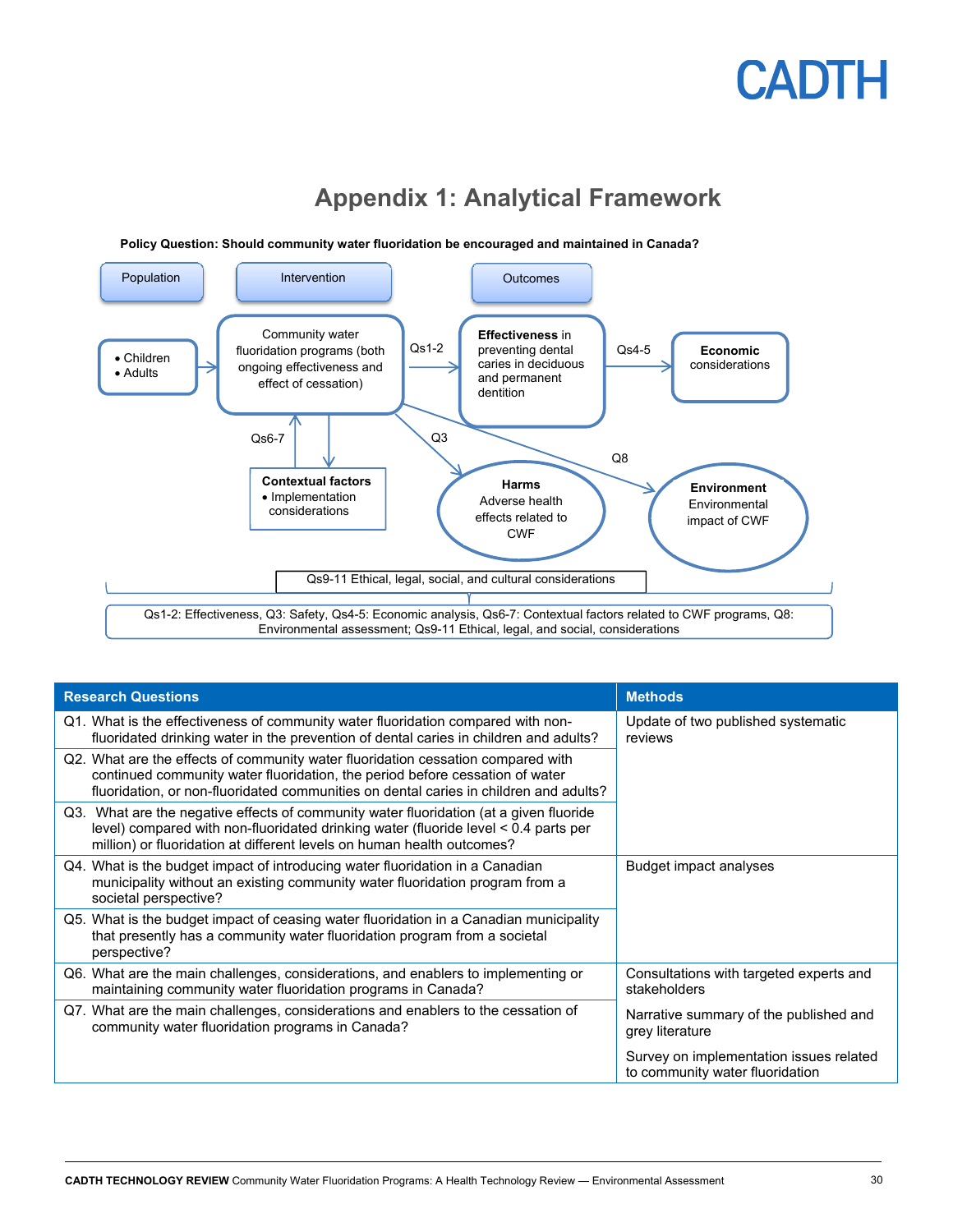| <b>Research Questions</b>                                                                                             | <b>Methods</b>                                                                         |  |
|-----------------------------------------------------------------------------------------------------------------------|----------------------------------------------------------------------------------------|--|
| Q8. What are the potential environmental (toxicological) risks associated with<br>community water fluoridation?       | Narrative summary of the published and<br>grey literature                              |  |
|                                                                                                                       | Qualitative risk assessment                                                            |  |
| Q9. What are the major ethical issues raised by the implementation of community<br>water fluoridation?                | Review of the bioethics literature and<br>analysis of ethical issues raised by reports |  |
| Q10. What are the broader legal, social, and cultural considerations to consider for<br>implementation and cessation? | answering Qs1-8                                                                        |  |
| Q11. What are the major ethical issues raised by the cessation of community<br>water fluoridation?                    |                                                                                        |  |